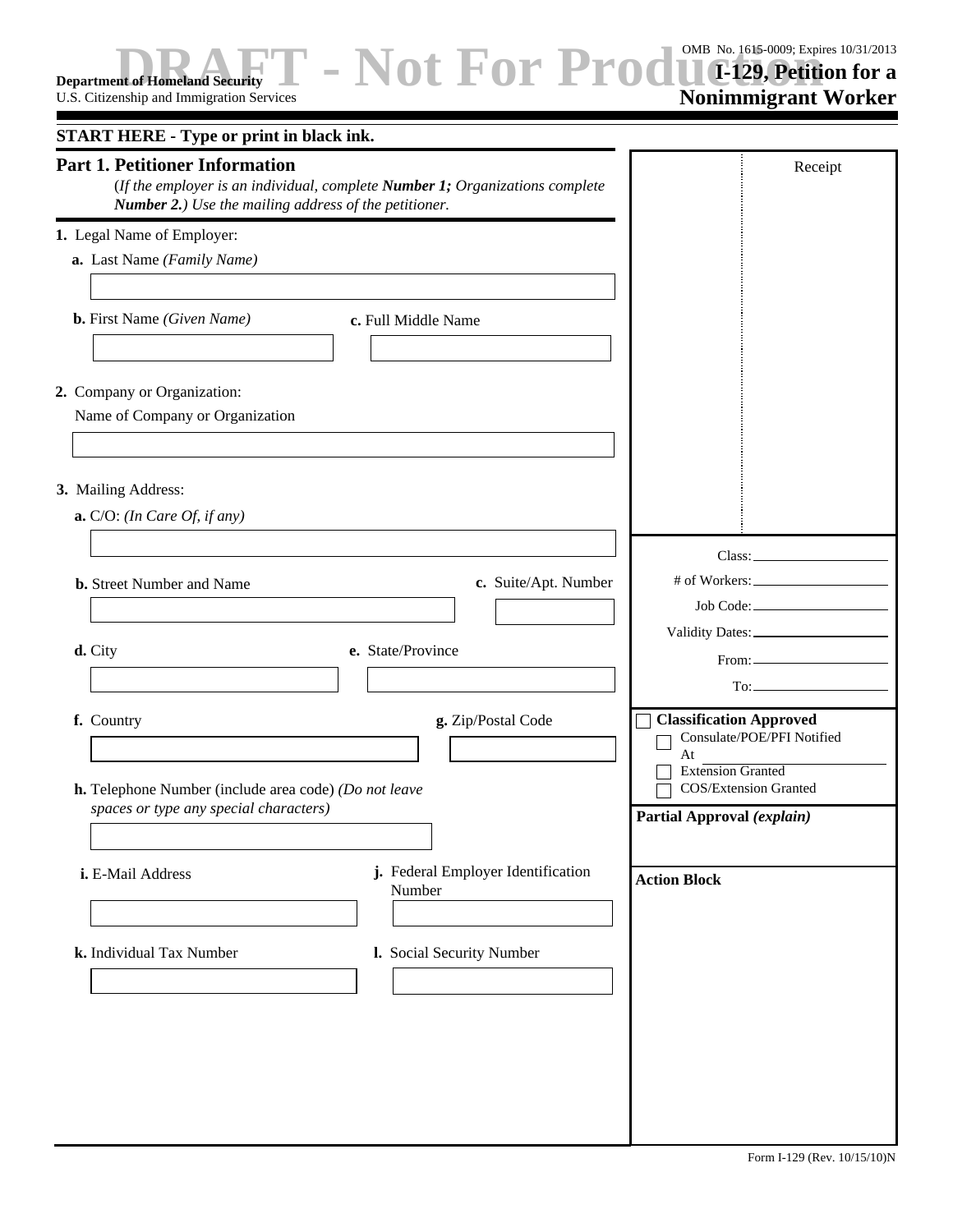### **DRAFT - Not For Production**

| Part 2. Information About This Petition (See instructions for fee information.)                                                                                                                                                                    |
|----------------------------------------------------------------------------------------------------------------------------------------------------------------------------------------------------------------------------------------------------|
| 1. Requested Nonimmigrant Classification (Write classification symbol):                                                                                                                                                                            |
| 2. Basis for Classification (Check one):                                                                                                                                                                                                           |
| a. New employment.                                                                                                                                                                                                                                 |
| <b>b.</b> Continuation of previously approved employment without change with the same employer.                                                                                                                                                    |
| c. Change in previously approved employment.                                                                                                                                                                                                       |
| d. New concurrent employment.                                                                                                                                                                                                                      |
| e. Change of employer.                                                                                                                                                                                                                             |
| f. Amended petition.                                                                                                                                                                                                                               |
| 3. Provide the most recent petition/application receipt number for the beneficiary. If none exists, indicate "N/A."                                                                                                                                |
| 4. Requested Action (Check one):                                                                                                                                                                                                                   |
| a. Notify the office in Part 4 so each beneficiary can obtain a visa or be admitted. (NOTE: A petition is not required for an<br>E-1, E-2, H-1B1 Chile/Singapore, or TN visa.)                                                                     |
| <b>b.</b> Change each beneficiary's status and extend their stay since he, she, or they are all now in the U.S. in another status (see<br>instructions for limitations). This is available only where you check "New Employment" in Item 2, above. |
| c. Extend the stay of each beneficiary since he, she, or they now hold this status.                                                                                                                                                                |
| <b>d.</b> Amend the stay of each beneficiary since he, she, or they now hold this status.                                                                                                                                                          |
| e. Extend the status of a nonimmigrant classification based on a Free Trade Agreement. (See Free Trade Supplement for TN<br>and H1B1 to Form I-129.)                                                                                               |
| f. Change status to a nonimmigrant classification based on a Free Trade Agreement. (See Free Trade Supplement for TN and<br>$HIB1$ to Form $I-129$ .)                                                                                              |

**5. Total number of workers in petition** *(See instructions relating to when more than one worker can be included.):*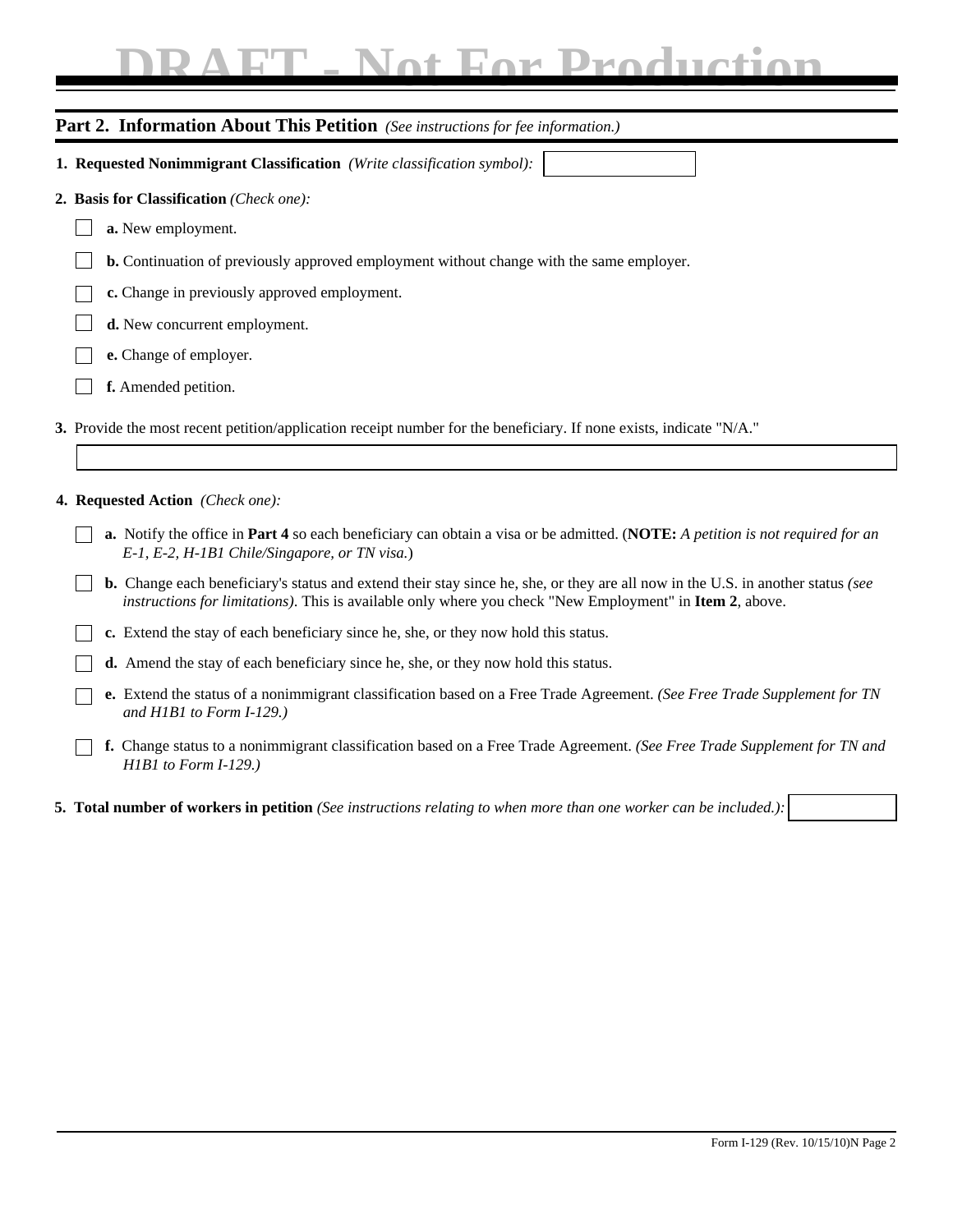### **DRAFT - Not For Production**

|                                                                                                                                                                                                                                                                                                             | <b>Part 3. Beneficiary Information:</b> Information about the beneficiary/beneficiaries you are filing for. Complete the<br>blocks below. Use the continuation sheet to name each beneficiary included in this petition.                                                                                                                                                                                                                             |  |  |  |  |  |
|-------------------------------------------------------------------------------------------------------------------------------------------------------------------------------------------------------------------------------------------------------------------------------------------------------------|------------------------------------------------------------------------------------------------------------------------------------------------------------------------------------------------------------------------------------------------------------------------------------------------------------------------------------------------------------------------------------------------------------------------------------------------------|--|--|--|--|--|
|                                                                                                                                                                                                                                                                                                             | 1. If an Entertainment Group, Give the Group Name                                                                                                                                                                                                                                                                                                                                                                                                    |  |  |  |  |  |
|                                                                                                                                                                                                                                                                                                             |                                                                                                                                                                                                                                                                                                                                                                                                                                                      |  |  |  |  |  |
|                                                                                                                                                                                                                                                                                                             | a. Family Name (Last Name)<br>c. Full Middle Name<br><b>b.</b> Given Name ( <i>First Name</i> )                                                                                                                                                                                                                                                                                                                                                      |  |  |  |  |  |
|                                                                                                                                                                                                                                                                                                             |                                                                                                                                                                                                                                                                                                                                                                                                                                                      |  |  |  |  |  |
|                                                                                                                                                                                                                                                                                                             | d. All Other Names Used (include aliases, maiden name and names from all previous marriages)                                                                                                                                                                                                                                                                                                                                                         |  |  |  |  |  |
|                                                                                                                                                                                                                                                                                                             |                                                                                                                                                                                                                                                                                                                                                                                                                                                      |  |  |  |  |  |
|                                                                                                                                                                                                                                                                                                             | <b>h.</b> A-Number $(if any)$<br>e. Date of Birth $(mm/dd/yyyy)$<br>g. U.S. Social Security Number (if any)<br>f. Gender<br>Male<br>Female                                                                                                                                                                                                                                                                                                           |  |  |  |  |  |
|                                                                                                                                                                                                                                                                                                             | j. Province of Birth<br>i. Country of Birth<br>k. Country of Citizenship                                                                                                                                                                                                                                                                                                                                                                             |  |  |  |  |  |
|                                                                                                                                                                                                                                                                                                             |                                                                                                                                                                                                                                                                                                                                                                                                                                                      |  |  |  |  |  |
| 2. If in the United States, complete the following:<br>a. Date of Last Arrival<br>c. Current Nonimmigrant Status<br><b>b.</b> I-94 Number (Arrival/Departure Document)<br>(mm/dd/yyyy)<br>e. Student & Exchange Visitor Information<br>d. Date Status Expires<br>f. Employment Authorization Document (EAD) |                                                                                                                                                                                                                                                                                                                                                                                                                                                      |  |  |  |  |  |
|                                                                                                                                                                                                                                                                                                             | System (SEVIS) Number (if any)<br>Number (if any)<br>(mm/dd/yyyy) or D/S                                                                                                                                                                                                                                                                                                                                                                             |  |  |  |  |  |
|                                                                                                                                                                                                                                                                                                             | h. Date Passport Issued<br>i. Date Passport Expires<br>g. Passport Number<br>(mm/dd/yyyy)<br>(mm/dd/yyyy)                                                                                                                                                                                                                                                                                                                                            |  |  |  |  |  |
|                                                                                                                                                                                                                                                                                                             |                                                                                                                                                                                                                                                                                                                                                                                                                                                      |  |  |  |  |  |
|                                                                                                                                                                                                                                                                                                             | j. Current U.S. Address (if applicable)                                                                                                                                                                                                                                                                                                                                                                                                              |  |  |  |  |  |
|                                                                                                                                                                                                                                                                                                             |                                                                                                                                                                                                                                                                                                                                                                                                                                                      |  |  |  |  |  |
|                                                                                                                                                                                                                                                                                                             |                                                                                                                                                                                                                                                                                                                                                                                                                                                      |  |  |  |  |  |
|                                                                                                                                                                                                                                                                                                             | <b>Part 4. Processing Information</b>                                                                                                                                                                                                                                                                                                                                                                                                                |  |  |  |  |  |
|                                                                                                                                                                                                                                                                                                             | 1. If the beneficiary or beneficiaries named in Part 3 is/are outside the United States or a requested extension of stay or change of<br>status cannot be granted, state the U.S. consulate or inspection facility you want notified if this petition is approved.<br><b>a.</b> Type of Office ( <i>Check one</i> ):<br>Consulate<br>Pre-flight inspection<br>Port of Entry<br><b>b.</b> Office Address $(City)$<br>c. U.S. State or Foreign Country |  |  |  |  |  |
|                                                                                                                                                                                                                                                                                                             |                                                                                                                                                                                                                                                                                                                                                                                                                                                      |  |  |  |  |  |
|                                                                                                                                                                                                                                                                                                             | d. Beneficiary's Foreign Address                                                                                                                                                                                                                                                                                                                                                                                                                     |  |  |  |  |  |
|                                                                                                                                                                                                                                                                                                             |                                                                                                                                                                                                                                                                                                                                                                                                                                                      |  |  |  |  |  |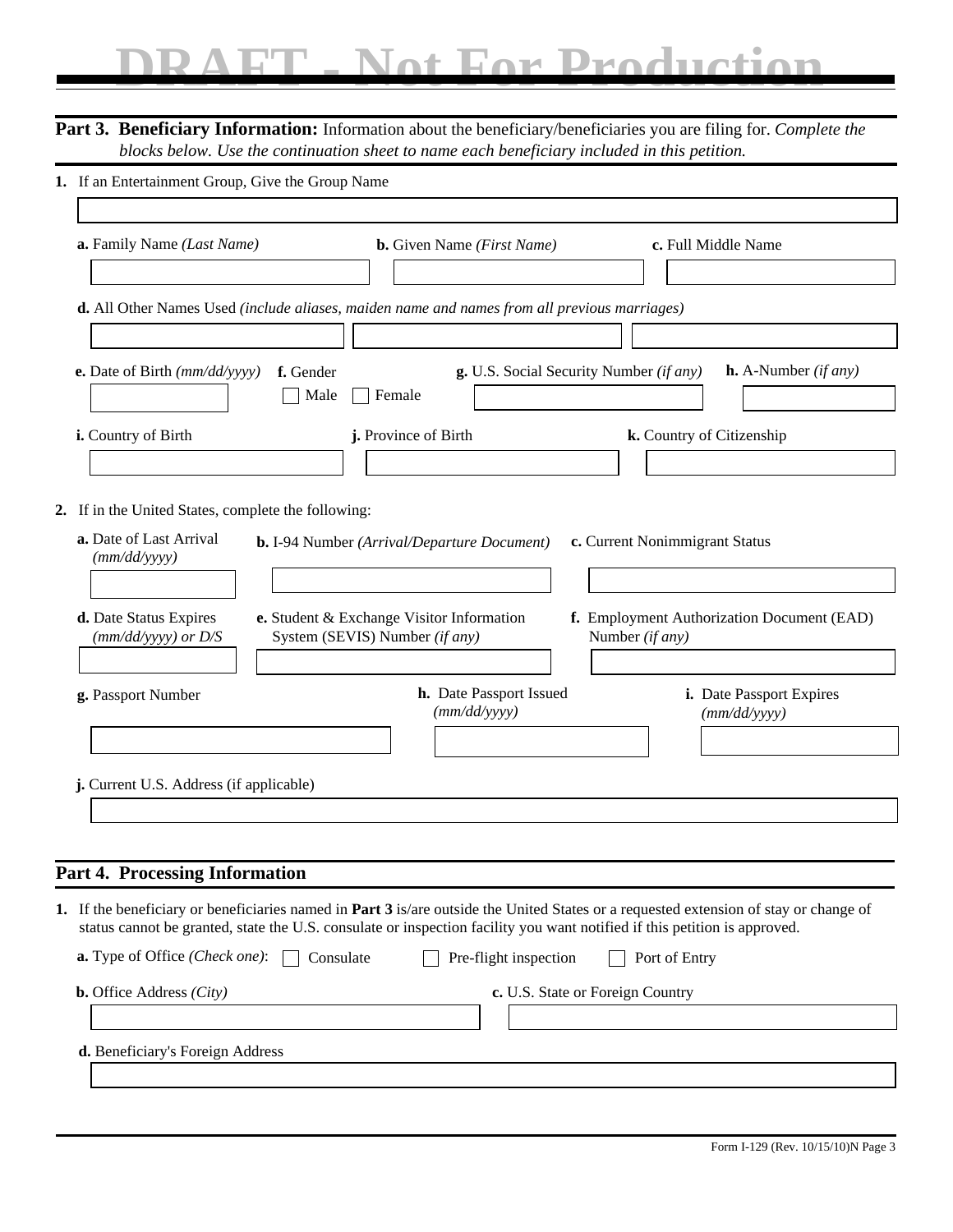### **Not For Production**

|    | Part 4. Processing Information (Continued)                                                                                                                                                                                                                                                                                                |                   |                                 |  |
|----|-------------------------------------------------------------------------------------------------------------------------------------------------------------------------------------------------------------------------------------------------------------------------------------------------------------------------------------------|-------------------|---------------------------------|--|
| 2. | Does each person in this petition have a valid passport?                                                                                                                                                                                                                                                                                  |                   |                                 |  |
|    | Not required to have passport<br>No - Go to Page 7, Part 9 and write your explanation                                                                                                                                                                                                                                                     |                   | Yes                             |  |
| 3. | Are you filing any other petitions with this one?                                                                                                                                                                                                                                                                                         | No                | Yes - How many?                 |  |
| 4. | Are applications for replacement/initial I-94s being filed with this petition?                                                                                                                                                                                                                                                            | $\blacksquare$ No | Yes - How many?                 |  |
| 5. | Are applications by dependents being filed with this petition?                                                                                                                                                                                                                                                                            | <b>No</b>         | Yes - How many?                 |  |
| 6. | Is any beneficiary in this petition in removal proceedings?                                                                                                                                                                                                                                                                               | N <sub>o</sub>    | Yes - explain on Page 7, Part 9 |  |
| 7. | Have you ever filed an immigrant petition for any beneficiary in this<br>Yes - explain on Page 7, Part 9<br>N <sub>0</sub><br>petition?                                                                                                                                                                                                   |                   |                                 |  |
| 8. | If you indicated you were filing a new petition in <b>Part 2</b> within the past $7$ years, has any beneficiary in this petition:                                                                                                                                                                                                         |                   |                                 |  |
|    | a. Ever been given the classification you are now requesting?                                                                                                                                                                                                                                                                             | N <sub>o</sub>    | Yes - explain on Page 7, Part 9 |  |
|    | <b>b.</b> Ever been denied the classification you are now requesting?                                                                                                                                                                                                                                                                     | N <sub>o</sub>    | Yes - explain on Page 7, Part 9 |  |
| 9. | Have you ever previously filed a petition for this beneficiary?                                                                                                                                                                                                                                                                           | N <sub>o</sub>    | Yes - explain on Page 7, Part 9 |  |
|    | 10. If you are filing for an entertainment group, has any beneficiary in this<br>petition not been with the group for at least 1 year?                                                                                                                                                                                                    | No                | Yes - explain on Page 7, Part 9 |  |
|    | 11a. Has any beneficiary in this petition ever been a J-1 exchange visitor or<br>J-2 dependent of a J-1 exchange visitor?                                                                                                                                                                                                                 | No                | Yes                             |  |
|    | 11b. If yes to 11a, provide the dates the beneficiary maintained status as a J-1 exchange visitor or J-2 dependent. Also, provide<br>evidence of this status by attaching a copy of either a DS-2019, Certificate of Eligibility for Exchange Visitor status, a Form<br>IAP-66, or a copy of the passport that includes the J visa stamp. |                   |                                 |  |
|    |                                                                                                                                                                                                                                                                                                                                           |                   |                                 |  |
|    | Part 5. Basic Information About the Proposed Employment and Employer (Attach the supplement relating to<br>the classification you are requesting.)                                                                                                                                                                                        |                   |                                 |  |
|    | 1. Job Title                                                                                                                                                                                                                                                                                                                              |                   | 2. LCA or ETA Case Number       |  |

**3.** Address where the beneficiary(es) will work if different from address in **Part 1**. *(Street number and name, city/town, state, zip code)*

**4.** Is an itinerary included with the petition?  $\Box$  No  $\Box$  Yes **5.** Will the beneficiary work off-site?  $\Box$  No  $\Box$  Yes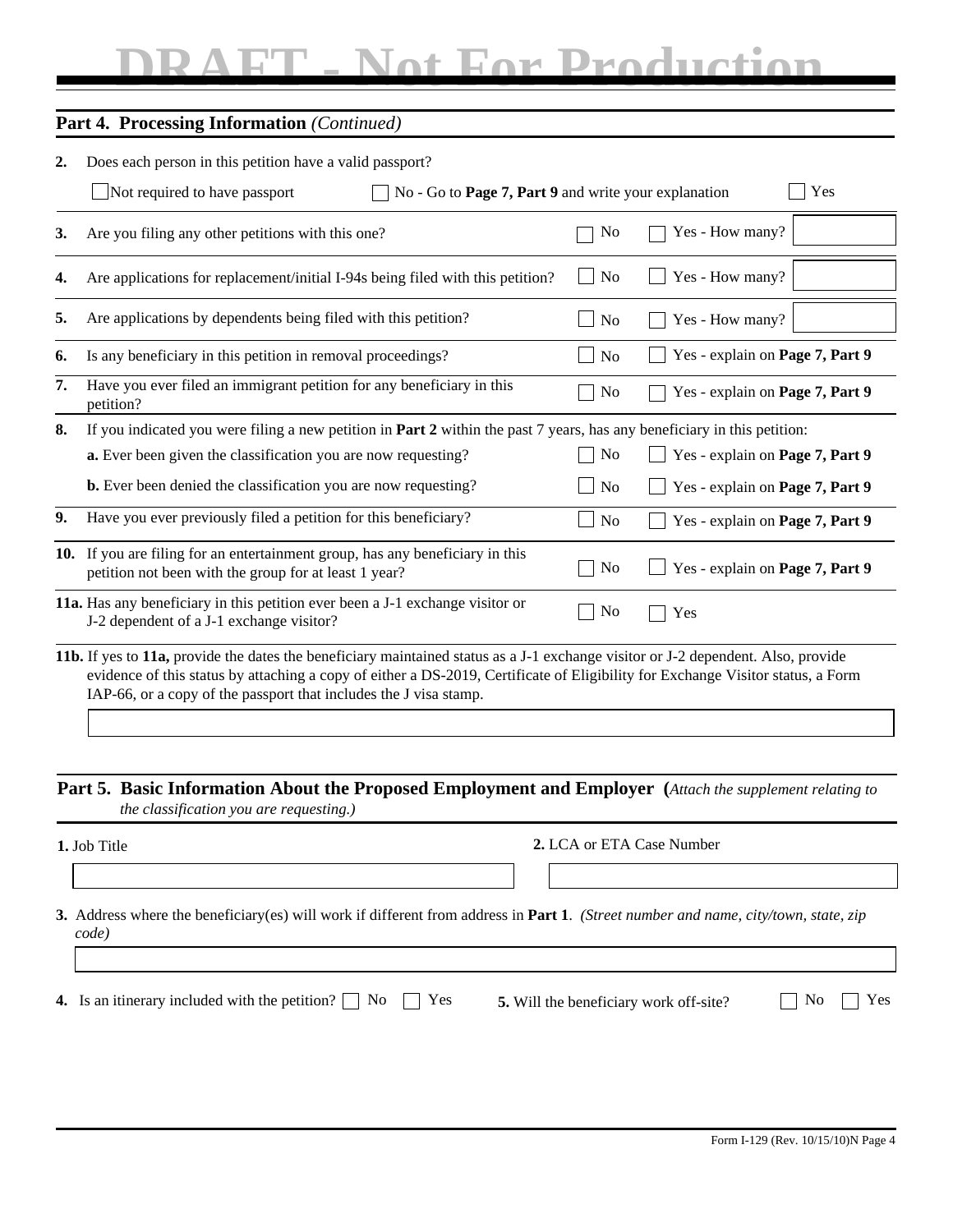| the classification you are requesting.) (Continued)                    | Part 5. Basic Information About the Proposed Employment and Employer (Attach the supplement relating to |
|------------------------------------------------------------------------|---------------------------------------------------------------------------------------------------------|
| Will the beneficiary (ies) work exclusively in the CNMI?<br>6.         | Yes<br>N <sub>0</sub>                                                                                   |
| 7. Is this a full-time position?<br>Yes If "No," Hours per week:<br>No | 8. Wages per week or per year:                                                                          |
| 9. Other Compensation (Explain)                                        |                                                                                                         |
| 10. Dates of intended employment (mm/dd/yyyy):                         | To:<br>From:                                                                                            |
| 11. Type of Business                                                   |                                                                                                         |
| 12. Year Established                                                   | 13. Current Number of Employees in the U.S.                                                             |
| 14. Gross Annual Income                                                | 15. Net Annual Income                                                                                   |

### **Part 6. Certification Regarding the Release of Controlled Technology or Technical Data to Foreign Persons in the United States**

(For H-1B, H-1B1 Chile/Singapore, L-1, and O-1A petitions only. This section of the form is not required for all other classifications. See **Page 3** of the Instructions before completing this section.)

### **Check Box 1 or Box 2 as appropriate:**

With respect to the technology or technical data the petitioner will release or otherwise provide access to the beneficiary, the petitioner certifies that it has reviewed the Export Administration Regulations (EAR) and the International Traffic in Arms Regulations (ITAR) and has determined that:

- **1.** A license is not required from either U.S. Department of Commerce or the U.S. Department of State to release such technology or technical data to the foreign person; or
- **2.** A license is required from the U.S. Department of Commerce and/or the U.S. Department of State to release such technology or technical data to the beneficiary and the petitioner will prevent access to the controlled technology or technical data by the beneficiary until and unless the petitioner has received the required license or other authorization to release it to the beneficiary.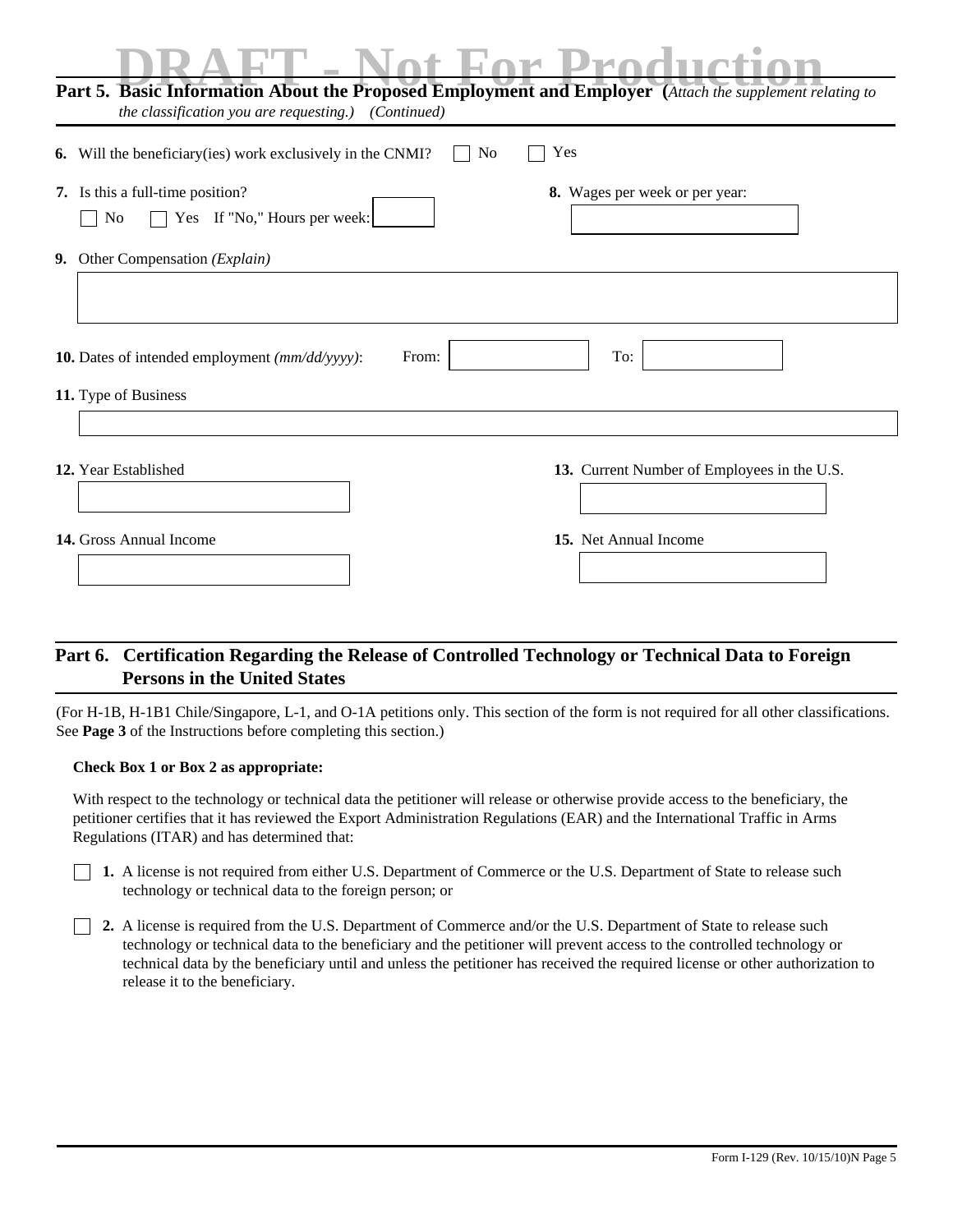### **Ear Production**

### **Part 7. Signature** *Read the information on penalties in the instructions before completing this section.*

I certify, under penalty of perjury that this petition and the evidence submitted with it are true and correct to the best of my knowledge. I authorize the release of any information from my records, or from the petitioning organization's records that U.S. Citizenship and Immigration Services needs to determine eligibility for the benefit being sought. I recognize the authority of USCIS to conduct audits of this petition using publicly available open source information. I also recognize that supporting evidence submitted may be verified by USCIS through any means determined appropriate by USCIS, including but not limited to, on-site compliance reviews.

If filing this petition on behalf of an organization, I certify that I am authorized to do so by the organization.

| <b>Signature</b> |
|------------------|
|------------------|

**Print Name Date** *(mm/dd/yyyy)*

**NOTE:** If you do not completely fill out this form and the required supplement, or fail to submit required documents listed in the instructions, the person(s) filed for may not be found eligible for the requested benefit and this petition may be denied.

### **Part 8. Signature of Person Preparing Form, If Other Than Above**

I declare that I prepared this petition at the request of the above person and I certify that it is true and correct to the best of my knowledge.

**Signature Daytime Phone Number** *(Area/Country Code)* 

**Daytime Phone Number** *(Area/Country Code)* 

**Print Name Date** *(mm/dd/yyyy)* 

**Firm Name and Address**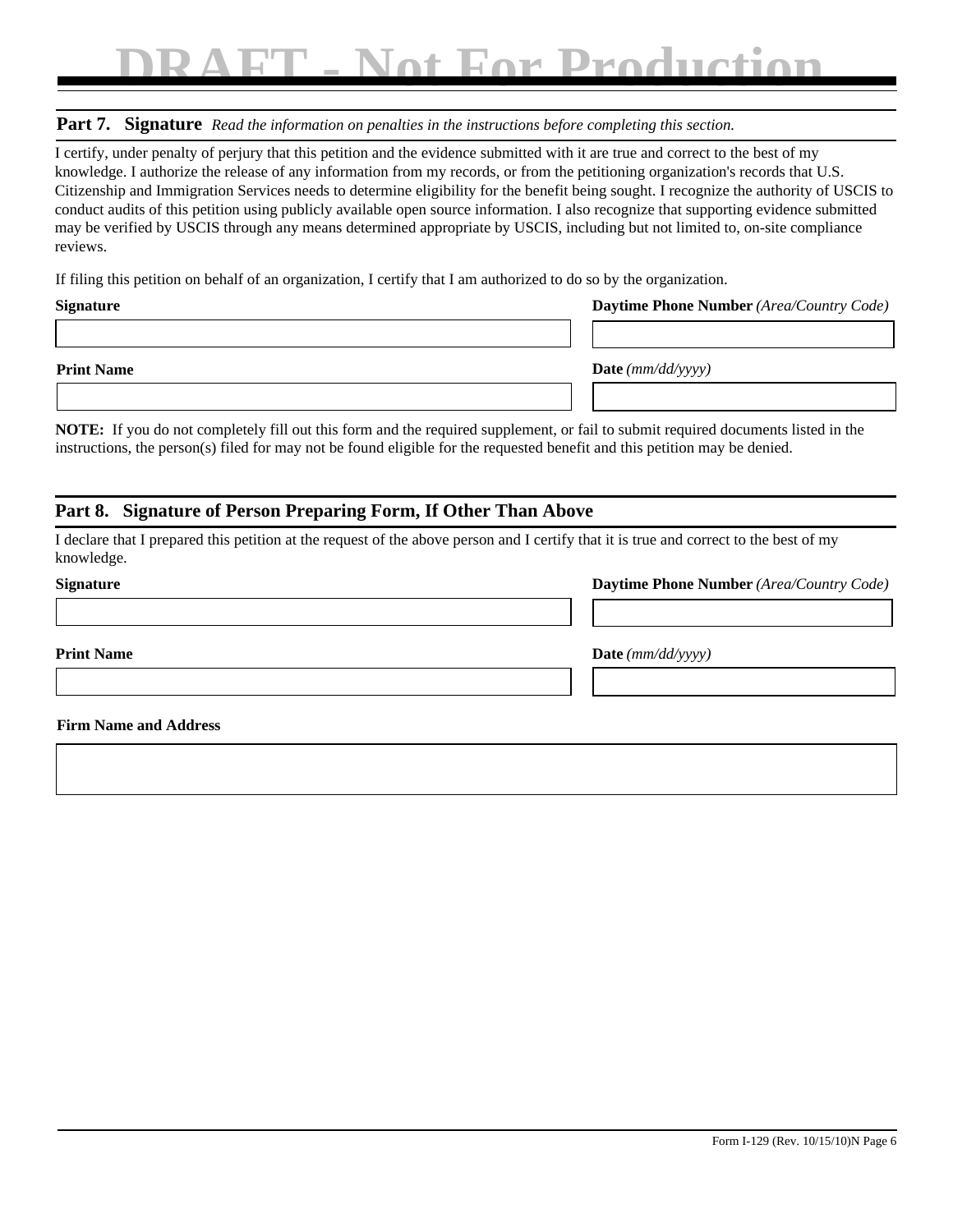### **Part 9. Explanation Page**

### **Signature**

**Date** *(mm/dd/yyyy)*

**Print Name**

Form I-129 (Rev. 10/15/10)N Page 7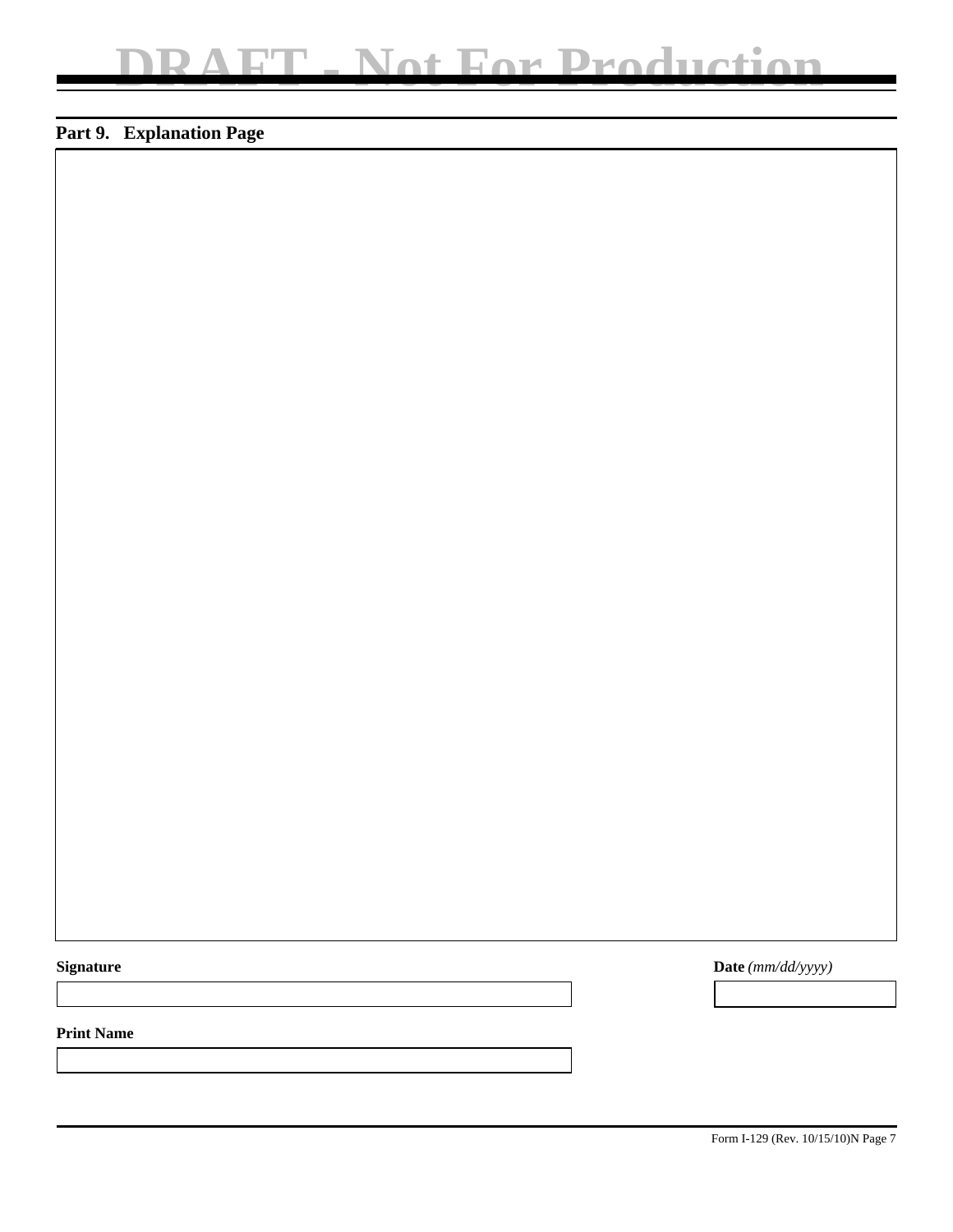| <b>Department of Homeland Security</b><br>U.S. Citizenship and Immigration Services                                   | - Not For Production E-1/E-2 Classification | OMB No. 1615-0009; Expires 10/31/2013<br><b>Supplement to Form I-129</b> |             |  |
|-----------------------------------------------------------------------------------------------------------------------|---------------------------------------------|--------------------------------------------------------------------------|-------------|--|
| 1. Name of the petitioner:                                                                                            | 2. Name of the beneficiary:                 |                                                                          |             |  |
|                                                                                                                       |                                             |                                                                          |             |  |
| 3. Classification sought (Check one):                                                                                 |                                             | 4. Name of country signatory to treaty with U.S.:                        |             |  |
| E-1 Treaty Trader                                                                                                     | E-2 Treaty Investor                         |                                                                          |             |  |
| E-2 CNMI Treaty Investor                                                                                              |                                             |                                                                          |             |  |
| Section 1.<br>Information About the Employer Outside the United States (if any)                                       |                                             |                                                                          |             |  |
| <b>Employer's Name</b>                                                                                                |                                             | <b>Total Number of Employees</b>                                         |             |  |
|                                                                                                                       |                                             |                                                                          |             |  |
| Employer's Address (Street number and name, city/town, state/province, zip/postal code)                               |                                             |                                                                          |             |  |
|                                                                                                                       |                                             |                                                                          |             |  |
| Principal Product, Merchandise or Service                                                                             |                                             | Employee's Position - Title, duties and number of years employed         |             |  |
|                                                                                                                       |                                             |                                                                          |             |  |
| Section 2.<br><b>Additional Information About the U.S. Employer</b>                                                   |                                             |                                                                          |             |  |
| 1. The U.S. company is to the company outside the United States (Check one):<br>Parent<br><b>Branch</b><br>Subsidiary | Affiliate                                   |                                                                          |             |  |
|                                                                                                                       | Joint Venture                               |                                                                          |             |  |
| 2. Date and Place of Incorporation or Establishment in the United States                                              |                                             |                                                                          |             |  |
|                                                                                                                       |                                             |                                                                          |             |  |
| 3. Nationality of Ownership (Individual or Corporate)                                                                 |                                             |                                                                          |             |  |
| Name (First/Middle/Last)                                                                                              | Nationality                                 | <b>Immigration Status</b>                                                | % Ownership |  |
|                                                                                                                       |                                             |                                                                          |             |  |
|                                                                                                                       |                                             |                                                                          |             |  |
|                                                                                                                       |                                             |                                                                          |             |  |
|                                                                                                                       |                                             |                                                                          |             |  |
|                                                                                                                       |                                             |                                                                          |             |  |
| 5. Net Worth<br>4. Assets                                                                                             |                                             | <b>6.</b> Total Annual Income                                            |             |  |
|                                                                                                                       |                                             |                                                                          |             |  |
|                                                                                                                       |                                             |                                                                          |             |  |

Form I-129 Supplement E (Rev. 10/15/10)N Page 8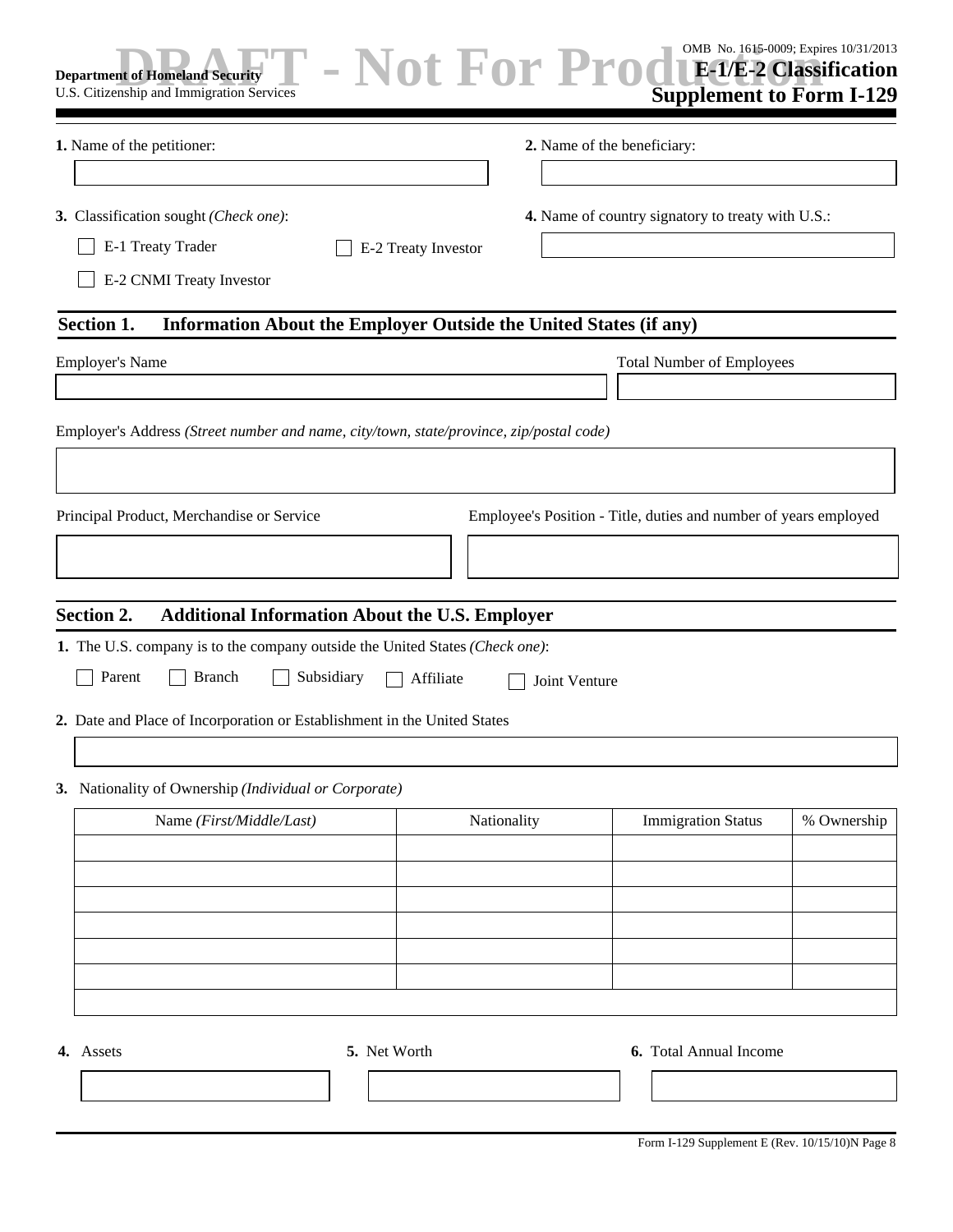## **DRAFT - No. 8. Additional Information About the U.S. Employer** *(Continued)*

**7.** Staff in the United States

| <b>a.</b> How many executive and/or managerial employees does the petitioner have who are nationals of the treaty<br>country in either E or L nonimmigrant status? |  |
|--------------------------------------------------------------------------------------------------------------------------------------------------------------------|--|
|                                                                                                                                                                    |  |
| <b>b.</b> How many persons with special qualifications does the petitioner employ who are in either E or L                                                         |  |
| nonimmigrant status?                                                                                                                                               |  |
|                                                                                                                                                                    |  |
| c. Provide the total number of employees in executive or managerial positions in the United States.                                                                |  |
|                                                                                                                                                                    |  |
| d. Provide the total number of specialized qualifications or knowledge persons positions in the United States.                                                     |  |
|                                                                                                                                                                    |  |

**8.** Total number of employees the beneficiary would supervise; or describe the nature of the specialized qualifications which are essential to the successful or efficient operation of the treaty enterprise.

### **Section 3. Complete If Filing for an E-1 Treaty Trader**

- **1.** Total Annual Gross Trade/Business of the U.S. company
- **2.** For Year Ending *(yyyy)*
- **3.** Percent of total gross trade between the United States and the country of which the treaty trader organization is a national.

### **Section 4. Complete If Filing for an E-2 Treaty Investor**

| <b>Total Investment:</b> Cash |           | Equipment | Other |
|-------------------------------|-----------|-----------|-------|
|                               |           |           |       |
|                               | Inventory | Premises  | Total |
|                               |           |           |       |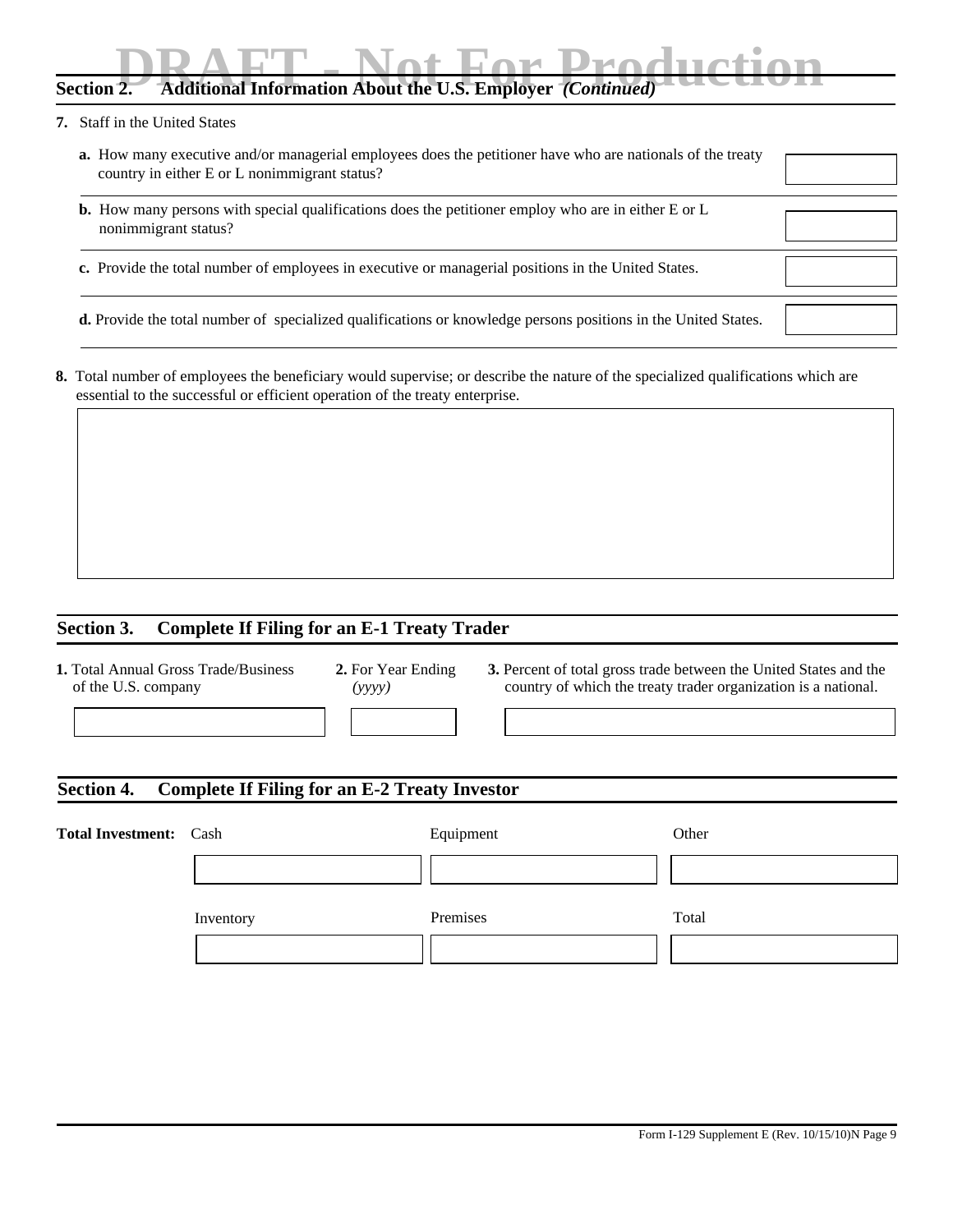| <b>Department of Homeland Security</b><br>U.S. Citizenship and Immigration Services | OMB No.1615-0009; Expires 10/31/2013<br>$\mathbf{FT}$ – Not For Productions, Expires 10/31/2013<br><b>Supplement to Form I-129</b> |
|-------------------------------------------------------------------------------------|------------------------------------------------------------------------------------------------------------------------------------|
| 1. Name of the petitioner:                                                          | 2. Name of the beneficiary:                                                                                                        |
| <b>3.</b> Employer is a <i>(Check one)</i> :                                        | <b>4.</b> If Foreign Employer, name the foreign country.                                                                           |
| Foreign Employer<br>U.S. Employer                                                   |                                                                                                                                    |
|                                                                                     | <b>Section 1. Information About Requested Extension or Change</b> (See instructions attached to this form.)                        |
| <b>1.</b> This is a request for Free Trade status based on <i>(Check one)</i> :     |                                                                                                                                    |
| <b>a.</b> Free Trade, Canada (TN1)                                                  | <b>d.</b> Free Trade, Singapore (H-1B1)                                                                                            |
| <b>b.</b> Free Trade, Mexico (TN2)                                                  | e. Free Trade, Other                                                                                                               |
| c. Free Trade, Chile $(H-1B1)$                                                      | <b>f.</b> A sixth consecutive request for Free Trade, Chile or                                                                     |

Singapore (H-1B1)

### **Part 2. Signature** *Read the information on penalties in the instructions before completing this section.*

I certify, under penalty of perjury under the laws of the United States of America, that this petition and the evidence submitted with it is all true and correct. If filing this on behalf of an organization, I certify that I am empowered to do so by that organization. If this petition is to extend a prior petition, I certify that the proposed employment is under the same terms and conditions as stated in the prior approved petition. I authorize the release of any information from my records, or from the petitioning organization's records, that U.S. Citizenship and Immigration Services needs to determine eligibility for the benefit being sought.

| <b>Signature</b>  | <b>Daytime Phone Number</b> (Area/Country Code) |
|-------------------|-------------------------------------------------|
|                   |                                                 |
| <b>Print Name</b> | <b>Date</b> ( $mm/dd/yyyy$ )                    |
|                   |                                                 |

**NOTE:** If you do not completely fill out this form and the required supplement, or fail to submit required documents listed in the instructions, the person(s) filed for may not be found eligible for the requested benefit and this petition may be denied.

### **Part 3. Signature of Person Preparing Form, If Other Than Above**

I declare that I prepared this petition at the request of the above person and it is based on all information of which I have any knowledge.

### **Signature of Preparer Daytime Phone Number** *(Area/Country Code)*

### **Print Name of Preparer Date** *(mm/dd/yyyy)*

**Firm Name and Address**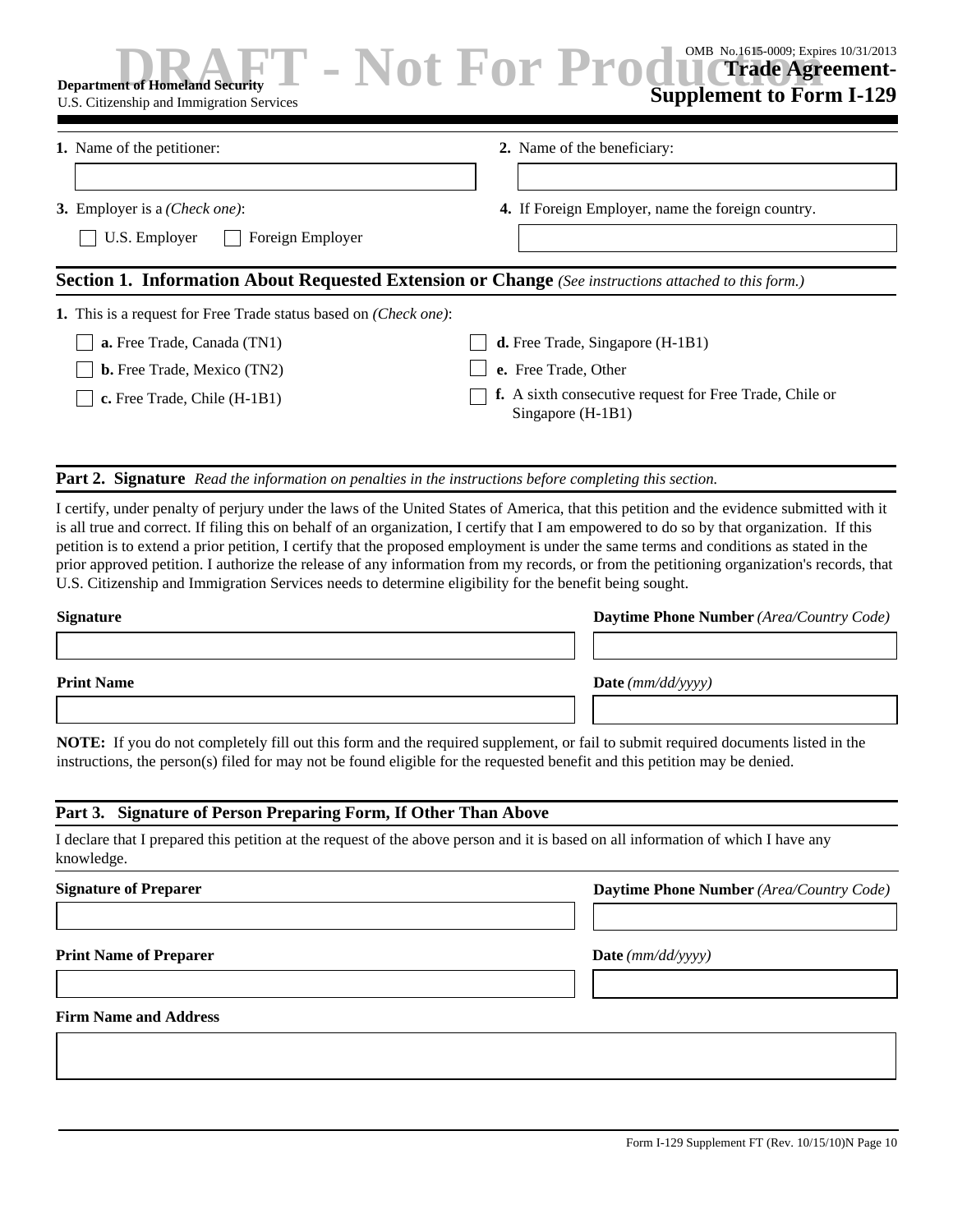#### **Department of Homeland Security**  $\blacksquare = \blacksquare$  **of For Production**  $\blacksquare$  **Homeland Security Supplement to Form I-129** U.S. Citizenship and Immigration Services OMB No.1615-0009; Expires 10/31/2013

- 
- **1.** Name of the petitioner: **2.** Name of the beneficiary or if this petition includes multiple beneficiaries, the total number of beneficiaries:
- **3.** List each beneficiary's prior periods of stay in H or L classification in the United States for the last 6 years (beneficiaries requesting H-2A or H-2B classification need only list the last 3 years). Be sure to only list those periods in which each beneficiary was actually in the United States in an H or L classification. Do not include periods in which the beneficiary was in a dependent status, for example, H-4 or L-2 status.

**NOTE:** Submit photocopies of Forms I-94, I-797, and/or other USCIS issued documents noting these periods of stay in the H or L classification. If more space is needed, attach an additional sheet.

| <b>Subject's Name</b> | <b>Period of Stay (mm/dd/yyyy)</b><br>To |  |
|-----------------------|------------------------------------------|--|
|                       | From                                     |  |
|                       |                                          |  |
|                       |                                          |  |
|                       |                                          |  |
|                       |                                          |  |
|                       |                                          |  |
|                       |                                          |  |

**4.** Classification sought *(Check one)*:

| <b>a.</b> H-1B Specialty Occupation                                                                                       | e. H-2A Agricultural worker                       |
|---------------------------------------------------------------------------------------------------------------------------|---------------------------------------------------|
| <b>b.</b> H-1B2 Exceptional services relating to a cooperative research                                                   | $\Box$ <b>f.</b> H-2B Non-agricultural worker     |
| and development project administered by the U.S. Department<br>of Defense (DOD)                                           | g. H-3 Trainee                                    |
| c. H-1B3 Fashion model of national or international acclaim                                                               | h. H-3 Special education exchange visitor program |
| d. H-1C Registered Nurse                                                                                                  |                                                   |
| 5. Are you filing this petition on behalf of an alien subject to the Guam-CNMI cap exemption under Public<br>Law 110-229? | Yes<br>No                                         |

### **Section 1. Complete This Section If Filing for H-1B Classification**

### **1.** Describe the proposed duties

**2.** Beneficiary's present occupation and summary of prior work experience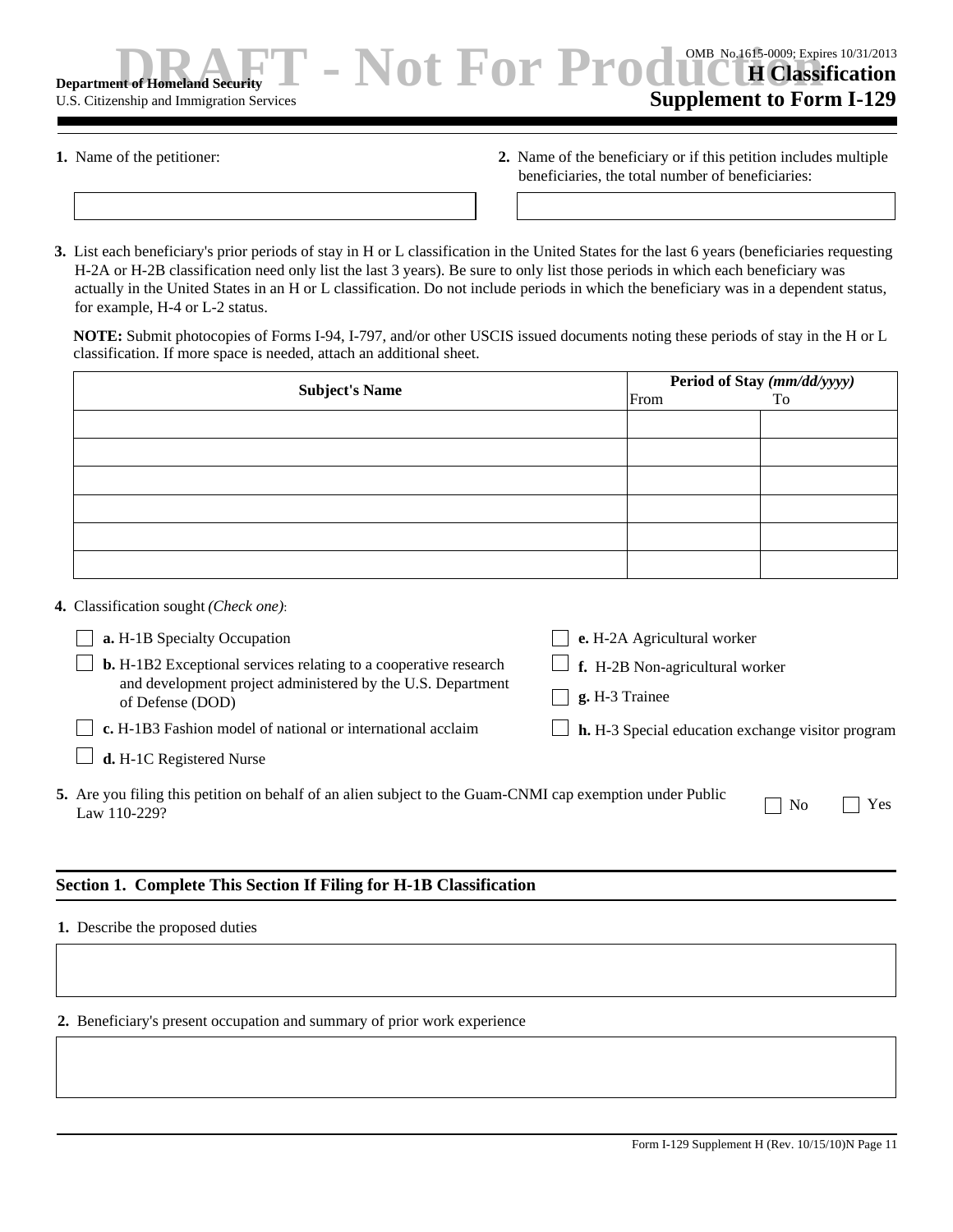## **DRAFT - Notion 1. Complete This Section If Filing for H-1B Classification** *(Continued)*

### *Statement for H-1B specialty occupations only:*

By filing this petition, I agree to, and will abide by, the terms of the labor condition application (LCA) for the duration of the beneficiary's authorized period of stay for H-1B employment. I certify that I will maintain a valid employer-employee relationship with the beneficiary at all times. If the beneficiary is assigned to a position in a new location I will obtain and post an LCA for that site prior to reassignment.

I further understand that I cannot charge the beneficiary the ACWIA fee, and that any other required reimbursement will be considered an offset against wages and benefits paid relative to the LCA.

| <b>Signature of Petitioner</b> | <b>Print or Type Name</b> | <b>Date</b> ( $mm/dd/yyyy$ ) |
|--------------------------------|---------------------------|------------------------------|
|                                |                           |                              |

### *Statement for H-1B specialty occupations and U.S. Department of Defense projects:*

As an authorized official of the employer, I certify that the employer will be liable for the reasonable costs of return transportation of the alien abroad if the beneficiary is dismissed from employment by the employer before the end of the period of authorized stay.

| <b>Signature of Authorized Official of Employer</b> | <b>Print or Type Name</b> | <b>Date</b> ( $mm/dd/vvvv$ ) |
|-----------------------------------------------------|---------------------------|------------------------------|
|                                                     |                           |                              |
|                                                     |                           |                              |

### *Statement for H-1B U.S. Department of Defense projects only:*

I certify that the beneficiary will be working on a cooperative research and development project or a co-production project under a reciprocal government-to-government agreement administered by the U.S. Department of Defense.

**Signature of DOD Project Manager Print or Type Name Date (***mm/dd/yyyy***)** 

### **Section 2. Complete This Section If Filing For H-1C Classification**

I certify under penalty of perjury, under the laws of the United States of America, that this attachment and the evidence submitted with it is true and correct. If filing this petition on behalf of an organization or entity, I certify that I am empowered to do so by that organization or entity. I authorize the release of any information from my records, or from the petitioning organization or entity's records, that U.S. Citizenship and Immigration Services may need to determine eligibility for the benefit being sought.

### **Signature**

### **Print or Type Name**

**Title**

**Date** *(mm/dd/yyyy)*

**Firm Name and Address**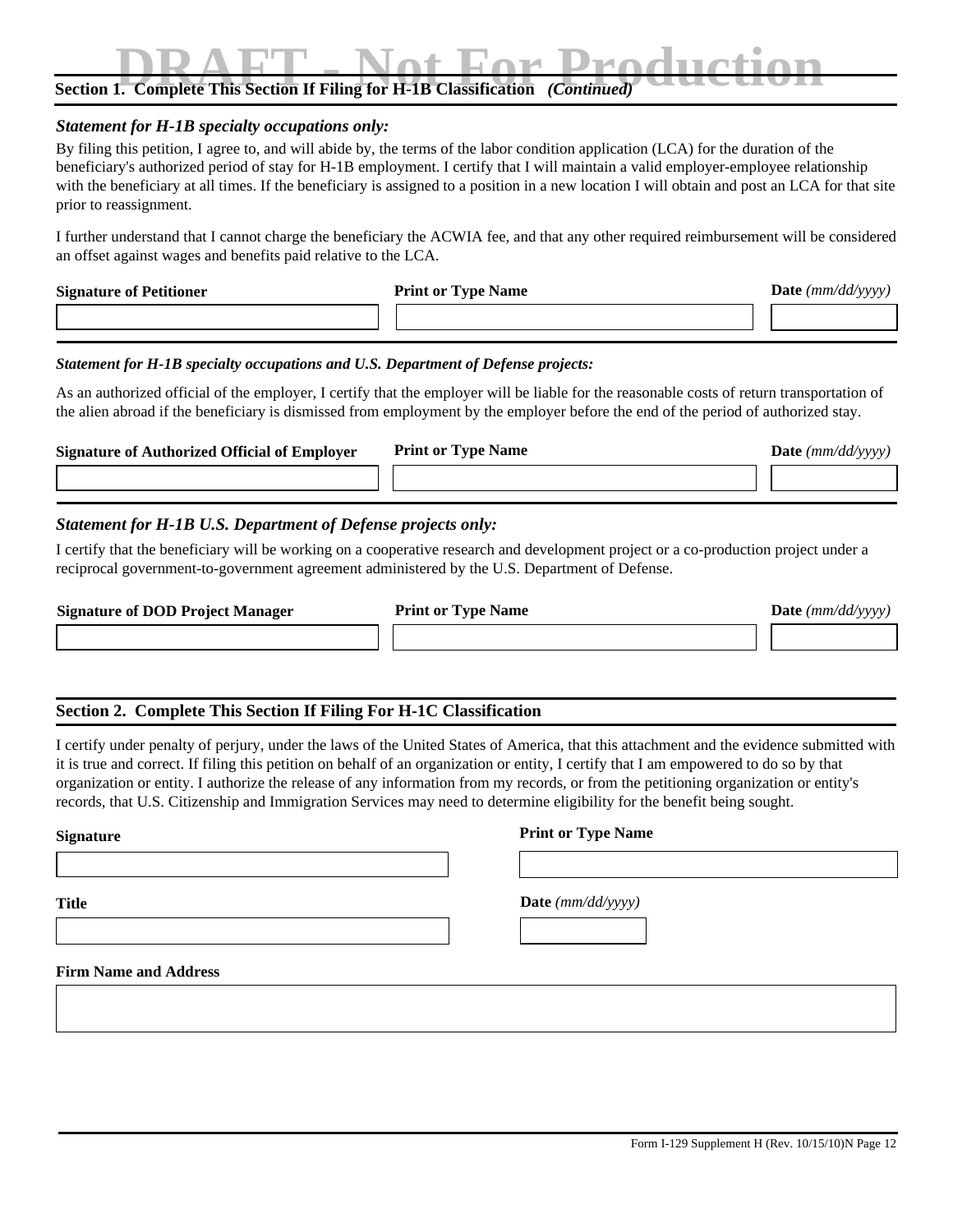| ot For Production<br>Section 3. Complete This Section If Filing for H-2A or H-2B Classification                                        |                                   |                    |                       |  |
|----------------------------------------------------------------------------------------------------------------------------------------|-----------------------------------|--------------------|-----------------------|--|
| <b>1.</b> Employment is: <i>(Check one)</i><br><b>2.</b> Temporary need is: <i>(Check one)</i>                                         |                                   |                    |                       |  |
| a. Seasonal                                                                                                                            | c. Intermittent                   | a. Unpredictable   | c. Recurrent annually |  |
| b. PeakLoad                                                                                                                            | $\mathbf d$ . One-time occurrence | <b>b.</b> Periodic |                       |  |
| 3. Explain your temporary need for the beneficiary or beneficiaries' services (Attach a separate sheet if additional space is needed.) |                                   |                    |                       |  |

| 4. List the country(ies) of citizenship of the H-2A/H-2B worker(s) you plan to hire. |  |
|--------------------------------------------------------------------------------------|--|
|--------------------------------------------------------------------------------------|--|

Name of country(ies):

**5.** If the H-2A or H-2B workers you plan to hire are not from a country that has been designated as a participating country in accordance with 8 CFR 214.2(h)(5)(i)(F)(1) or 214.2(h)(6)(i)(E)(1), you must provide all the information requested below. See www.uscis.gov Web site for the list of participating countries. (Attach a separate sheet if additional space is needed.)

| Family Name (Last Name): | Given Name (First Name):   |
|--------------------------|----------------------------|
|                          |                            |
| Full Middle Name:        | Date of Birth (mm/dd/yyyy) |
| All Other Names Used:    |                            |
|                          |                            |
| Country of Birth:        | Country of Citizenship:    |
|                          |                            |
|                          |                            |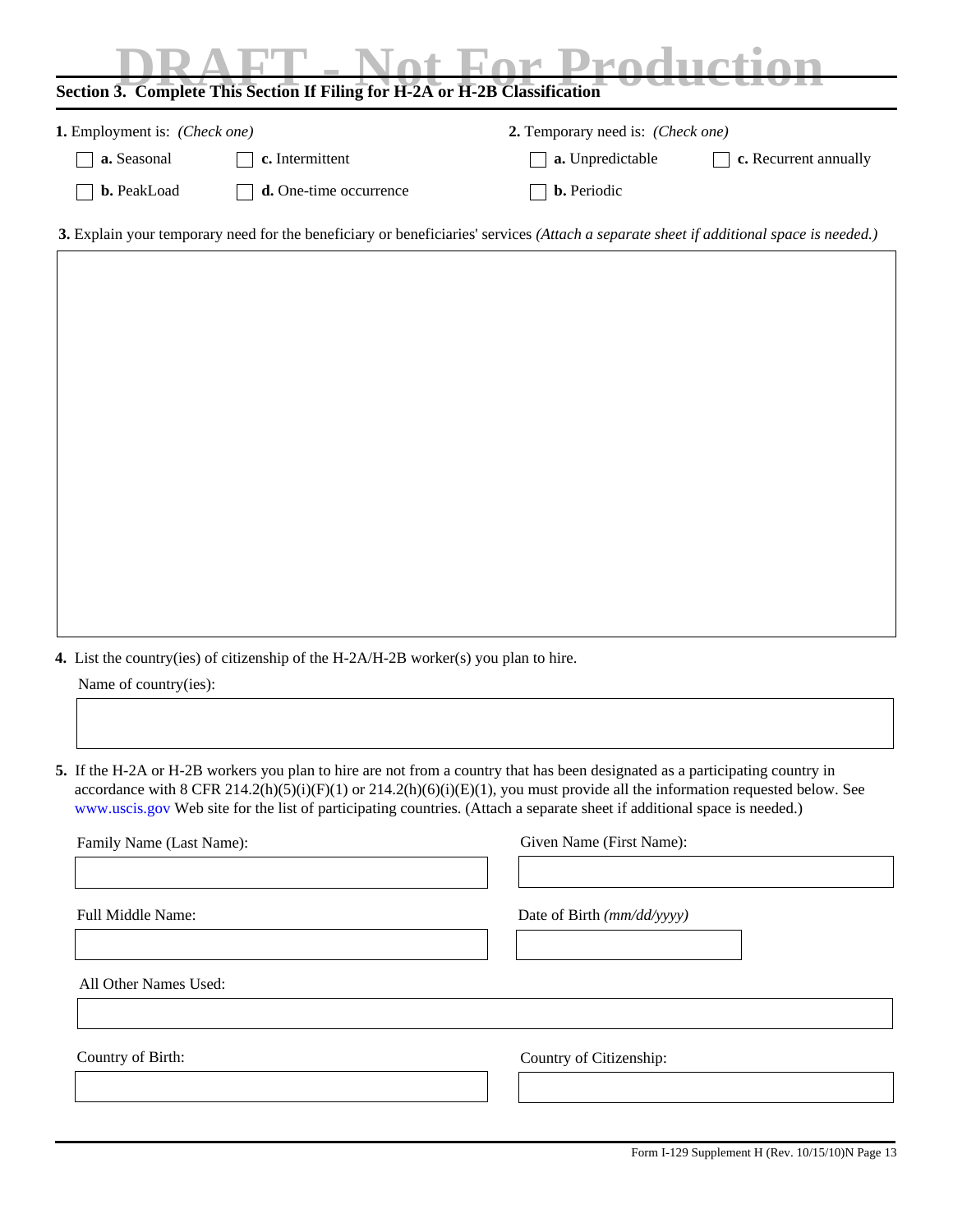|    | Section 3. Complete This Section If Filing for H-2A or H-2B Classification (Continued)                                                                                                                                                                                                                                                                                                                                                                                                                                                                                                            |                |     |
|----|---------------------------------------------------------------------------------------------------------------------------------------------------------------------------------------------------------------------------------------------------------------------------------------------------------------------------------------------------------------------------------------------------------------------------------------------------------------------------------------------------------------------------------------------------------------------------------------------------|----------------|-----|
|    | 6a. Have any of the workers listed in Number 5 above ever been admitted to the United States<br>previously in H-2A/H-2B status ?                                                                                                                                                                                                                                                                                                                                                                                                                                                                  | No             | Yes |
|    | Visa Classification (H-2A or H-2B):                                                                                                                                                                                                                                                                                                                                                                                                                                                                                                                                                               |                |     |
|    | <b>b.</b> If you answered question 6a "Yes," did they comply with the terms of their status?                                                                                                                                                                                                                                                                                                                                                                                                                                                                                                      | No             | Yes |
|    | If you answered question 6b "Yes," attach evidence of the workers' compliance.                                                                                                                                                                                                                                                                                                                                                                                                                                                                                                                    |                |     |
|    | c. If the H-2A or H-2B worker(s) you plan to hire are from a country not on the list of eligible<br>countries, and you want the petition to be considered for approval, you must also provide<br>evidence that: (1) a worker with the required skills is not available from a country on the list<br>of eligible countries; (2) there is no potential for abuse, fraud, or other harm to the integrity<br>of the H-2A/H-2B visa program through the potential admission of these worker(s) that you<br>plan to hire; and (3) there are other factors that would serve the U.S. interest (if any). |                |     |
| 7. | Did you or do you plan to use a staffing, recruiting, or similar placement service or agent to<br>locate the H-2A/H-2B workers that you intend to hire by filing this petition?                                                                                                                                                                                                                                                                                                                                                                                                                   | No             | Yes |
|    | If "Yes," list the name and address of service used.                                                                                                                                                                                                                                                                                                                                                                                                                                                                                                                                              |                |     |
|    | Name:                                                                                                                                                                                                                                                                                                                                                                                                                                                                                                                                                                                             |                |     |
|    | Address:                                                                                                                                                                                                                                                                                                                                                                                                                                                                                                                                                                                          |                |     |
|    | <b>8a.</b> Did any of the H-2A/H-2B workers that you have located or plan to hire pay you, the above<br>service, or any service or agent, any form of compensation as a condition of the employment or<br>do they have an agreement to pay you or the service at a later date? (Do not include reasonable<br>travel expenses, government visa fees, or other reasonable fees for which the worker is<br>responsible.) See 8 CFR 214.2(h)(5)(xi)(A) or 214.2(h)(6)(i)(B).                                                                                                                          | No             | Yes |
|    | <b>b.</b> If the workers paid a fee, have they been reimbursed for such fees or compensation, or if the<br>workers had an agreement to pay a fee that has not been paid, has that agreement been<br>terminated before being paid by the workers?                                                                                                                                                                                                                                                                                                                                                  | N <sub>0</sub> | Yes |
|    | (Attach evidence of termination or reimbursement to this petition.)                                                                                                                                                                                                                                                                                                                                                                                                                                                                                                                               |                |     |
|    | <b>9a.</b> Have you ever had an H-2A/H-2B petition denied or revoked because an employee paid a job<br>placement fee or other similar compensation as a condition of the job offer?                                                                                                                                                                                                                                                                                                                                                                                                               | No             | Yes |
|    | If "Yes," When? $\qquad$                                                                                                                                                                                                                                                                                                                                                                                                                                                                                                                                                                          |                |     |
|    | Receipt Number:<br><u> 1989 - Johann Stoff, fransk politik (d. 1989)</u>                                                                                                                                                                                                                                                                                                                                                                                                                                                                                                                          |                |     |
|    | <b>b.</b> Was the worker reimbursed for such fees and compensation?<br>(Attach evidence of reimbursement.) If you answered "No" because of a failure to locate the<br>worker, attach evidence of the efforts to locate the worker.                                                                                                                                                                                                                                                                                                                                                                | N <sub>0</sub> | Yes |
|    | 10. If you are an H-2A petitioner, are you a participant in the E-Verify program?                                                                                                                                                                                                                                                                                                                                                                                                                                                                                                                 | No             | Yes |
|    | If "Yes," E-Verify Company ID or Client Company ID:                                                                                                                                                                                                                                                                                                                                                                                                                                                                                                                                               |                |     |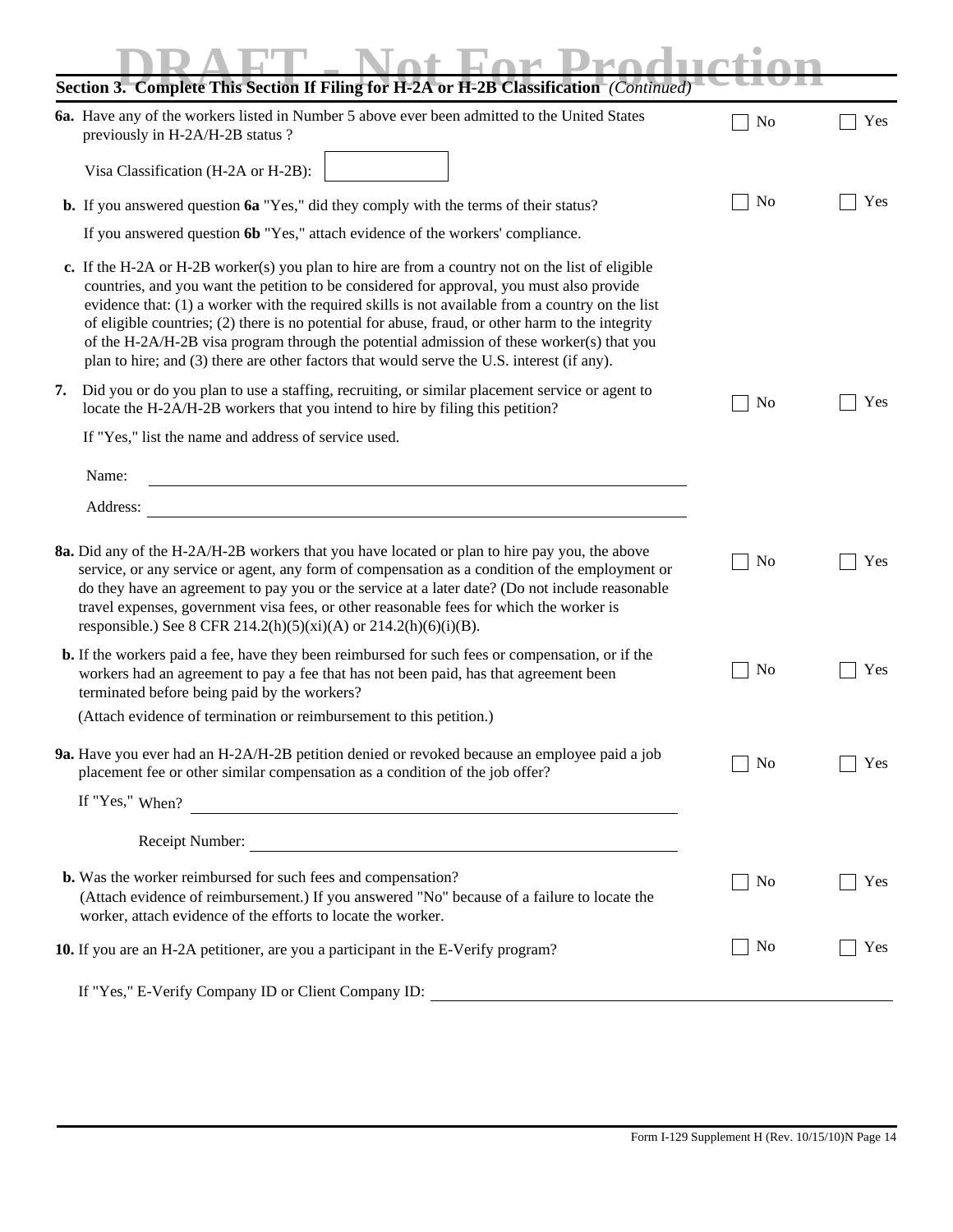## ot **For Production**

The H-2A/H-2B petitioner and each employer consent to allow Government access to the site where the labor is being performed for the purpose of determining compliance with H-2A/H-2B requirements. The petitioner further agrees to notify DHS beginning on a date and in a manner specified in a notice published in the Federal Register within 2 workdays if: an H-2A/H-2B worker fails to report for work within 5 workdays after the employment start date stated on the petition or, applicable to H-2A petitioners only, within 5 workdays of the start date established by the petitioner, whichever is later; the agricultural labor or services for which H-2A/H-2B workers were hired is completed more than 30 days early; or the H-2A/H-2B worker absconds from the worksite or is terminated prior to the completion of agricultural labor or services for which he or she was hired. The petitioner agrees to retain evidence of such notification and make it available for inspection by DHS officers for a 1-year period. "Workday" means the period between the time on any particular day when such employee commences his or her principal activity and the time on that day at which he or she ceases such principal activity or activities.

**For H-2A petitioners only:** The petitioner agrees to pay \$10 in liquidated damages for each instance where it cannot demonstrate it is in compliance with the notification requirement.

The petitioner must execute **Part A**. If the petitioner is the employer's agent, the employer must execute **Part B**. If there are joint employers, they must each execute **Part C**.

### **Part A. Petitioner:**

By filing this petition, I agree to the conditions of H-2A/H-2B employment and agree to the notification requirements. For H-2A petitioners: I also agree to the liquidated damages requirements defined in 8 CFR 214.2(h)(5)(vi)(B)(3).

| <b>Signature of Petitioner</b> | <b>Print or Type Name</b> | <b>Date</b> ( $mm/dd/vvvv$ ) |
|--------------------------------|---------------------------|------------------------------|
|                                |                           |                              |

### **Part B. Employer who is not the petitioner:**

I certify that I have authorized the party filing this petition to act as my agent in this regard. I assume full responsibility for all representations made by this agent on my behalf and agree to the conditions of H-2A/H-2B eligibility.

| <b>Signature of Employer</b> | <b>Print or Type Name</b> | <b>Date</b> ( $mm/dd/yyyy$ ) |
|------------------------------|---------------------------|------------------------------|
|                              |                           |                              |
|                              |                           |                              |

### **Part C. Joint Employers:**

I agree to the conditions of H-2A eligibility.

| <b>Signature of Joint Employer</b> | <b>Print or Type Name</b> | <b>Date</b> ( $mm/dd/yyyy$ ) |
|------------------------------------|---------------------------|------------------------------|
|                                    |                           |                              |
| <b>Signature of Joint Employer</b> | <b>Print or Type Name</b> | <b>Date</b> ( $mm/dd/yyyy$ ) |
|                                    |                           |                              |
| <b>Signature of Joint Employer</b> | <b>Print or Type Name</b> | Date $(mm/dd/yyyy)$          |
|                                    |                           |                              |
|                                    |                           |                              |
| <b>Signature of Joint Employer</b> | <b>Print or Type Name</b> | Date $(mm/dd/yyyy)$          |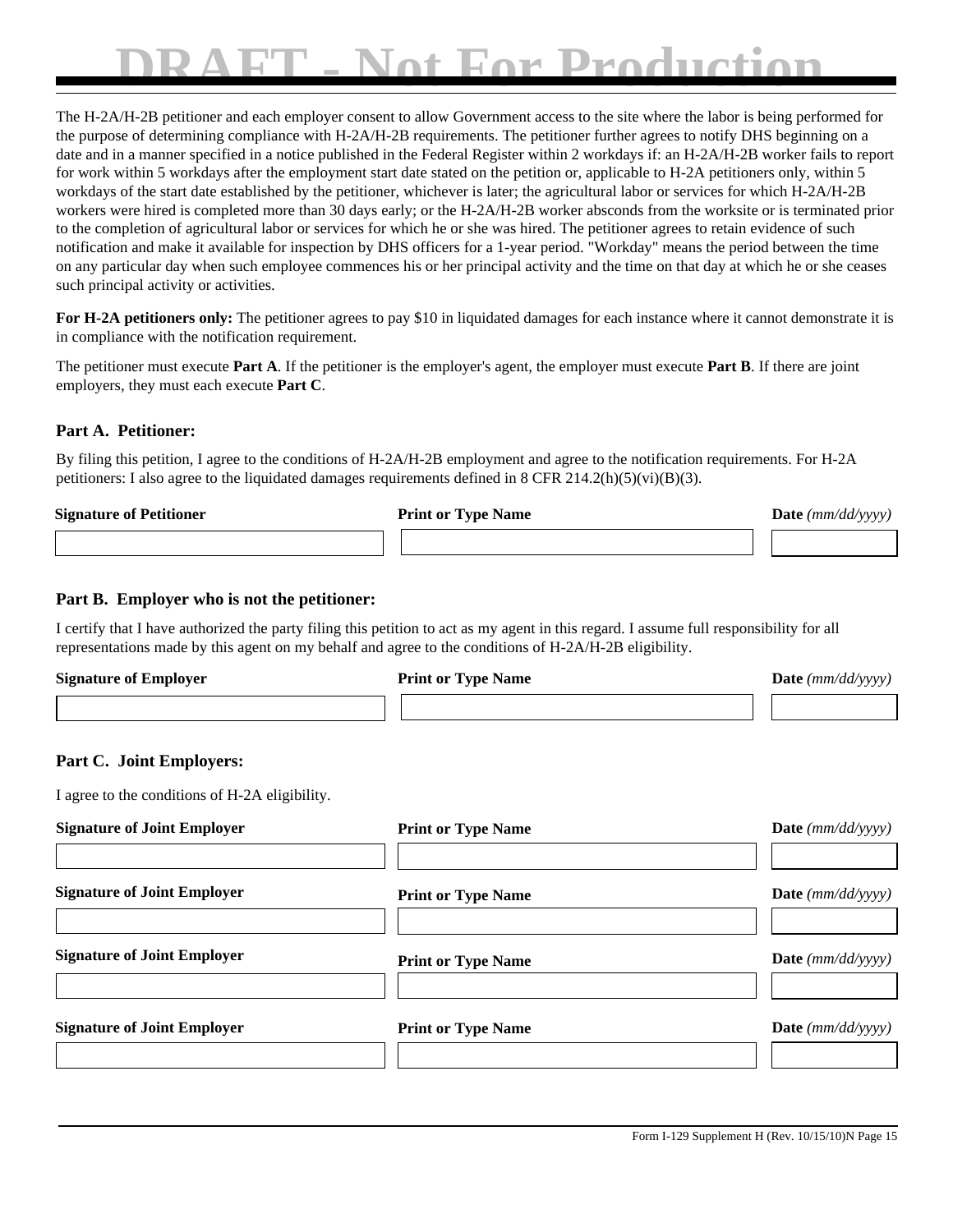| or Drodug<br>Section 4. Complete This Section If Filing for H-3 Classification                                                                                                                                                                                  |                |            |
|-----------------------------------------------------------------------------------------------------------------------------------------------------------------------------------------------------------------------------------------------------------------|----------------|------------|
|                                                                                                                                                                                                                                                                 |                |            |
| 1. If you answer "yes" to any of the following questions, attach a full explanation.                                                                                                                                                                            |                |            |
| <b>a.</b> Is the training you intend to provide, or similar training, available in the beneficiary's country?                                                                                                                                                   | N <sub>0</sub> | <b>Yes</b> |
| <b>b.</b> Will the training benefit the beneficiary in pursuing a career abroad?                                                                                                                                                                                | N <sub>0</sub> | Yes        |
| c. Does the training involve productive employment incidental to training? If yes, explain the<br>amount of compensation the beneficiary will receive and what percentage of time he or she will<br>spend in employment versus the classroom on Page 7, Part 9. | N <sub>0</sub> | Yes        |
| <b>d.</b> Does the beneficiary already have skills related to the training?                                                                                                                                                                                     | N <sub>0</sub> | Yes        |
| <b>e.</b> Is this training an effort to overcome a labor shortage?                                                                                                                                                                                              | N <sub>0</sub> | Yes        |
| <b>f.</b> Do you intend to employ the beneficiary abroad at the end of this training?                                                                                                                                                                           | N <sub>0</sub> | Yes        |

**2.** If you do not intend to employ the beneficiary abroad at the end of this training, explain why you wish to incur the cost of providing this training and your expected return from this training.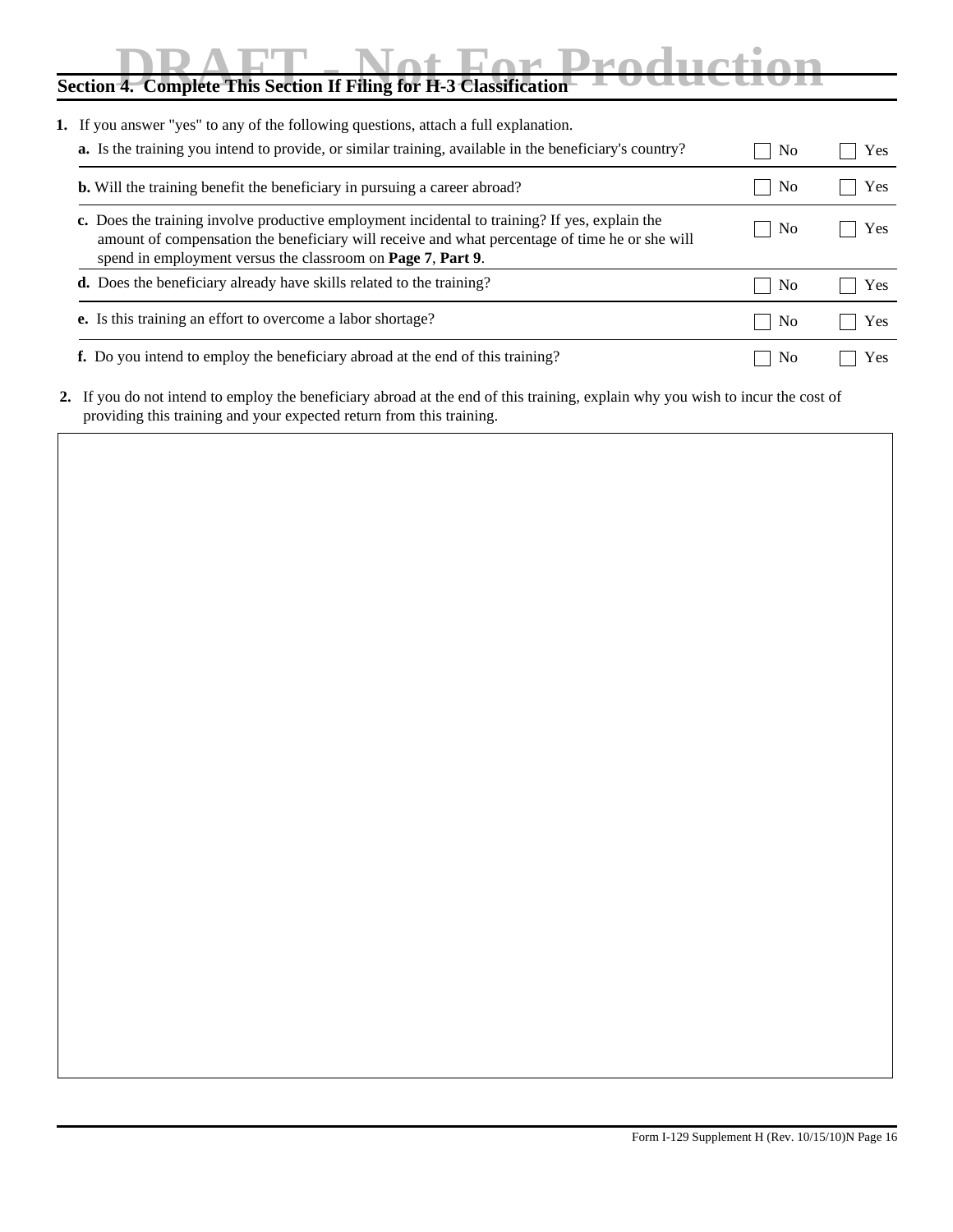**H-1B Data Collection and**  OMB No.1615-0009; Expires 10/31/2013

### **PROFILED AND THE DRAFT CONDUCTS**<br> **DRAFT - NOT PROFILED AT PROPILED AT A DATA Collect**<br> **DRAFT - IB Data Collect Department of Homeland Security**

U.S. Citizenship and Immigration Services

**Filing Fee Exemption Supplement**

|                   | 1. Name of the petitioner:                                                                                                                                       | 2. Name of the beneficiary:                                                                                                                                                                             |
|-------------------|------------------------------------------------------------------------------------------------------------------------------------------------------------------|---------------------------------------------------------------------------------------------------------------------------------------------------------------------------------------------------------|
|                   |                                                                                                                                                                  |                                                                                                                                                                                                         |
| Part A.           | <b>General Information</b>                                                                                                                                       |                                                                                                                                                                                                         |
|                   | <b>1. Employer Information</b> - (check all items that apply)<br>a. Is the petitioner an H-1B dependent employer?                                                | No<br>Yes                                                                                                                                                                                               |
|                   | <b>b.</b> Has the petitioner ever been found to be a willful violator?                                                                                           | N <sub>0</sub><br>Yes                                                                                                                                                                                   |
|                   | c. Is the beneficiary an H-1B nonimmigrant exempt from the Dept. of Labor attestation requirements?                                                              | Yes<br>N <sub>0</sub>                                                                                                                                                                                   |
|                   | 1. If yes, is it because the beneficiary's annual rate of pay is equal to at least \$60,000?                                                                     | Yes<br>No                                                                                                                                                                                               |
|                   | 2. Or is it because the beneficiary has a master's or higher degree in a specialty related to the employment?                                                    | Yes<br>N <sub>0</sub>                                                                                                                                                                                   |
|                   | <b>d.</b> Has the petitioner received TARP funding (provide explanation on <b>Page 7, Part 9</b> if the petitioner has<br>subsequently repaid all TARP funding)? | N <sub>0</sub><br>Yes                                                                                                                                                                                   |
|                   | e. Does the petitioner employ 50 or more individuals in the U.S.?                                                                                                | Yes<br>No                                                                                                                                                                                               |
|                   | If yes, are more than 50% of those employees in H-1B or L nonimmigrant status?                                                                                   | No<br>Yes                                                                                                                                                                                               |
|                   | 2. Beneficiary's Highest Level of Education (Check one box below)                                                                                                |                                                                                                                                                                                                         |
|                   | a. NO DIPLOMA                                                                                                                                                    | f. Bachelor's degree (for example: BA, AB, BS)                                                                                                                                                          |
|                   | <b>b.</b> HIGH SCHOOL GRADUATE DIPLOMA or the<br>equivalent (example: GED)                                                                                       | g. Master's degree (for example: MA, MS, MEng, MEd,<br>MSW, MBA)                                                                                                                                        |
|                   | c. Some college credit, but less than 1 year                                                                                                                     | h. Professional degree (for example: MD, DDS, DVM,<br>$LLB$ , $JD$ )                                                                                                                                    |
|                   | d. One or more years of college, no degree<br>e. Associate's degree (for example: AA, AS)                                                                        | i. Doctorate degree (for example: PhD, EdD)                                                                                                                                                             |
|                   | 3. Major/Primary Field of Study                                                                                                                                  |                                                                                                                                                                                                         |
|                   | 4. Rate of Pay Per Year<br>5. DOT Code                                                                                                                           | 6. NAICS Code                                                                                                                                                                                           |
|                   |                                                                                                                                                                  |                                                                                                                                                                                                         |
| Part B.           | <b>Fee Exemption Determination</b>                                                                                                                               |                                                                                                                                                                                                         |
|                   | In order for USCIS to determine if you must pay the additional \$1,500 or \$750 American Competitiveness and Workforce                                           |                                                                                                                                                                                                         |
| $\blacksquare$ No | Improvement Act (ACWIA) fee, answer all of the following questions:<br>Yes<br>1965, 20 U.S.C. 1001(a)?                                                           | 1. Are you an institution of higher education as defined in section $101(a)$ of the Higher Education Act of                                                                                             |
| $\vert$ No        | Yes                                                                                                                                                              | 2. Are you a nonprofit organization or entity related to or affiliated with an institution of higher education,<br>as defined in section 101(a) of the Higher Education Act of 1965, 20 U.S.C. 1001(a)? |
| $\vert$ No        | Yes<br>214.2(h)(19)(iii)(C)?                                                                                                                                     | 3. Are you a nonprofit research organization or a governmental research organization, as defined in 8 CFR                                                                                               |

**<sup>4.</sup>** Is this the second or subsequent request for an extension of stay that this petitioner has filed for this alien? □ No Yes

**<sup>5.</sup>** Is this an amended petition that does not contain any request for extensions of stay? No Yes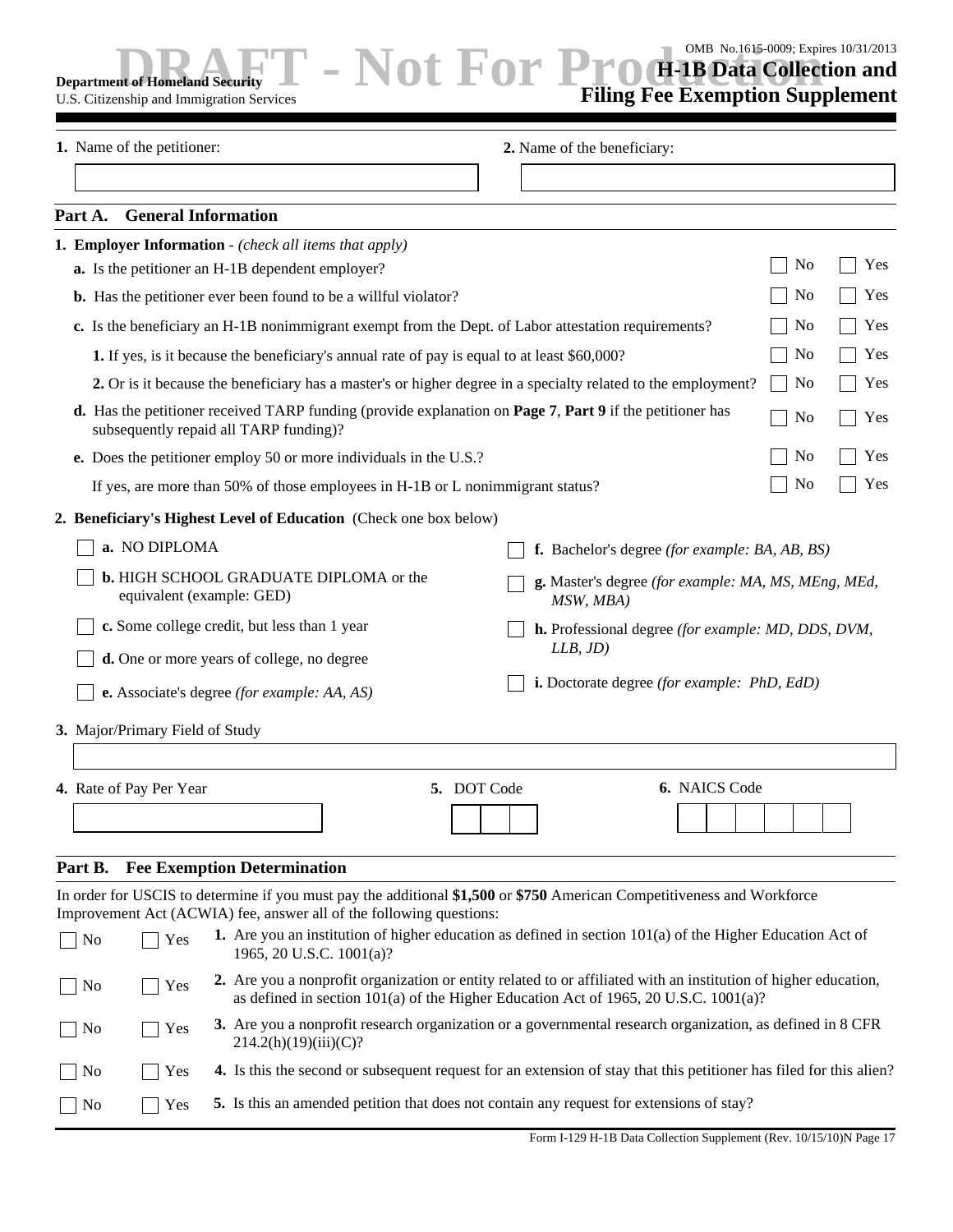## of For Production

| Part B.                     |                    | Fee Exemption and/or Determination (Continued)                                                                                                                                                         |
|-----------------------------|--------------------|--------------------------------------------------------------------------------------------------------------------------------------------------------------------------------------------------------|
| $\Box$ No                   | $ $ Yes            | <b>6.</b> Are you filing this petition to correct a USCIS error?                                                                                                                                       |
| $\Box$ No                   | $\blacksquare$ Yes | 7. Is the petitioner a primary or secondary education institution?                                                                                                                                     |
| $\Box$ No                   | Yes                | 8. Is the petitioner a nonprofit entity that engages in an established curriculum-related clinical training of<br>students registered at such an institution?                                          |
|                             |                    | If you answered "Yes" to any of the questions above, you are only required to submit the fee for your H-1B<br>Form I-129 petition. If you answered "No" to all questions, answer <b>Question 9</b> .   |
| $\overline{\phantom{1}}$ No | Yes                | 9. Do you currently employ a total of 25 or fewer full-time equivalent employees in the United States,<br>including all affiliates or subsidiaries of this company/organization?                       |
|                             |                    | If you answered "Yes," to <b>Question 9</b> above, you are required to pay an additional ACWIA fee of \$750.<br>If you answered "No," then you are required to pay an additional ACWIA fee of \$1,500. |

**NOTE**: On or after **March 8, 2005**, a U.S. employer seeking initial approval of H-1B nonimmigrant status for a beneficiary, or seeking approval to employ an H-1B nonimmigrant currently working for another U.S. employer, must submit an additional **\$500** fee. This additional **\$500** Fraud Prevention and Detection fee was mandated by the provisions of the H-1B Visa Reform Act of 2004. **There is no exemption from this fee.** You must include payment of this **\$500** fee with your submission of this form. Failure to submit the fee when required will result in rejection or denial of your submission. *This \$500 fee must be paid by separate check or money order.*

For petitions postmarked on or after August 14, 2010, through September 30, 2014, an additional fee of \$2,000 must be submitted if you responded "yes" to both questions in 1e of Part A of this supplement. This \$2,000 fee was mandated by the provisions of Public Law 111-230 and should be submitted by separate check or money order.

The Fraud Prevention and Detection Fee and the Public Law 111-230 fee do not apply to H-1B1 petitions. **These fees, when applicable, may not be waived.** You must include payment of the fee(s) with your submission of this form. Failure to submit the fee(s) when required will result in rejection or denial of your submission. *Each of these fee(s) should be paid by separate check(s) or money order(s).*

### **Part C. Numerical Limitation Information**

**a. D. L. D. D. L. D. D.** 

| $\Box$ <b>a.</b> CAP H-1B Bachelor's Degree | $\Box$ c. CAP H-1B1 Chile/Singapore |
|---------------------------------------------|-------------------------------------|
|                                             |                                     |

**b.** CAP H-1B U.S. Master's Degree or Higher

**d.** CAP Exempt

**2.** If you answered question **1b** "CAP H-1B U.S. Master's Degree or Higher," provide the following information regarding the master's or higher degree the beneficiary has earned from a U.S. institution as defined in 20 U.S.C. 1001(a):

**a.** Name of the U.S. institution of higher education

**b.** Date Degree Awarded **c.** Type of U.S. Degree

**d.** Address of the U.S. institution of higher education

| 3. If you answered question 1d "CAP Exempt," you must specify the reason(s) this petition is exempt from the numerical limitation |  |  |  |
|-----------------------------------------------------------------------------------------------------------------------------------|--|--|--|
| for H-1B classification:                                                                                                          |  |  |  |

**a.** The petitioner is an institution of higher education as defined in section 101(a) of the Higher Education Act, of 1965, 20 U.S.C. 1001(a).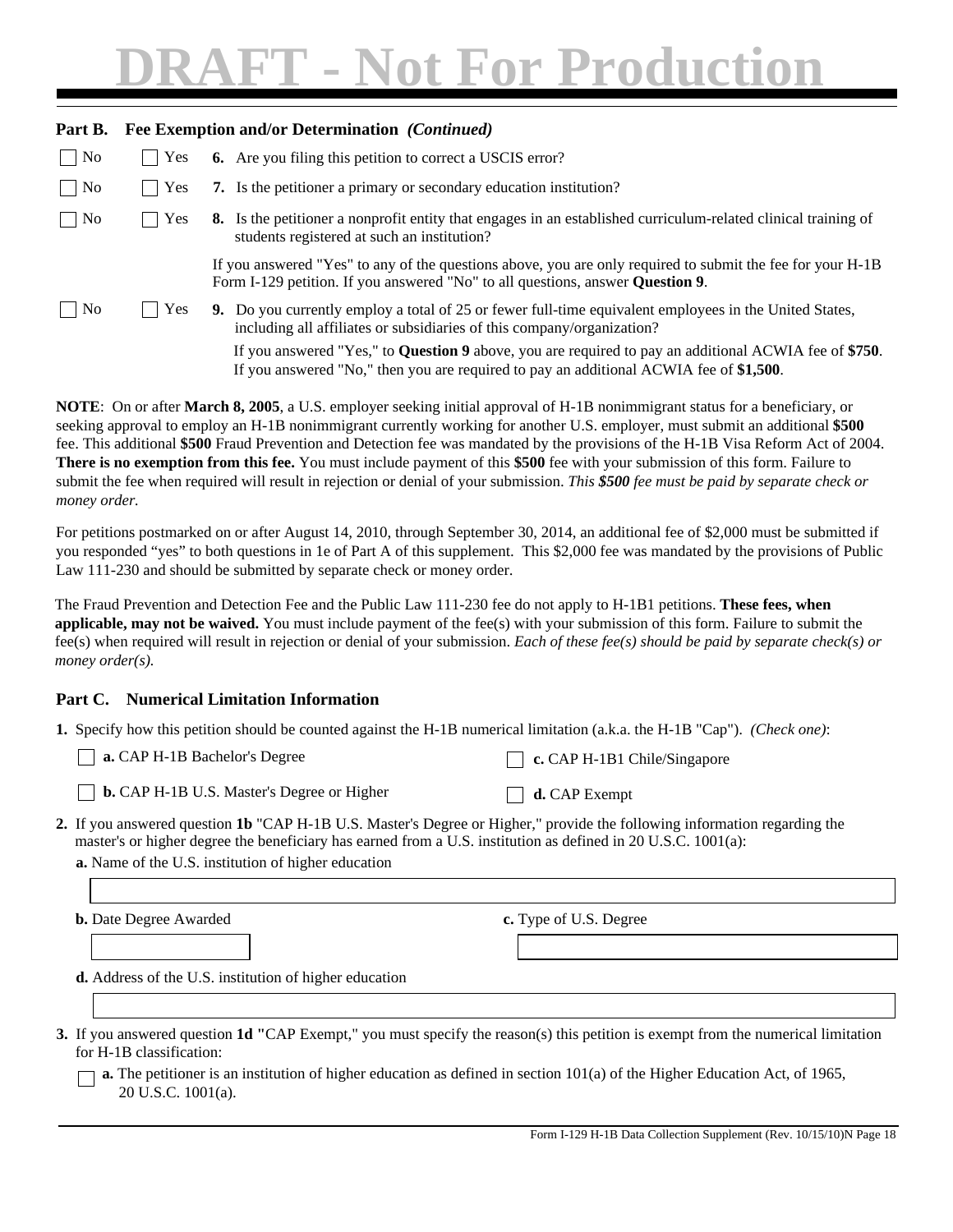# **- Not For Production**

| Part C. Numerical Limitation Exemption Information (Continued)                                                                                                                                                                                                                                                                                                                                                             |
|----------------------------------------------------------------------------------------------------------------------------------------------------------------------------------------------------------------------------------------------------------------------------------------------------------------------------------------------------------------------------------------------------------------------------|
| <b>b.</b> The petitioner is a nonprofit entity related to or affiliated with an institution of higher education as defined in section $101(a)$<br>of the Higher Education Act of 1965, 20 U.S.C. 1001(a).                                                                                                                                                                                                                  |
| c. The petitioner is a nonprofit research organization or a governmental research organization as defined in $8 \text{ CFR } 214.2 \text{ (h)}(19)$<br>$(iii)(C)$ .                                                                                                                                                                                                                                                        |
| d. The petitioner will employ the beneficiary to perform job duties at a qualifying institution (see a - c above) that directly and<br>predominately furthers the normal, primary, or essential purpose, mission, objectives, or function of the qualifying<br>institution, namely higher education or nonprofit or government research.                                                                                   |
| e. The petitioner is requesting an amendment to or extension of stay for the beneficiary's current H-1B classification.                                                                                                                                                                                                                                                                                                    |
| f. The beneficiary of this petition is a J-1 nonimmigrant physician who has received a waiver based on section $214(1)(1)(B)$ or<br>(C) of the Act (commonly called a Conrad Medical Waiver).                                                                                                                                                                                                                              |
| <b>g.</b> The beneficiary of this petition: (1) was previously granted status as an H-1B nonimmigrant in the past 6 years, (2) is<br>applying from abroad to reclaim the remaining portion of the six years, or $(3)$ is seeking a 7 <sup>th</sup> year extension based upon<br>AC21 and the beneficiary's previous H-1B petitioner/employer was not a CAP exempt organization as defined above in a.,<br>$b.$ , and $c$ . |
| h. The petitioner is an employer subject to the Guam-CNMI cap exemption pursuant to Public Law 110-229.                                                                                                                                                                                                                                                                                                                    |
| i. The petitioner is requesting a change of employer and the beneficiary previously worked as an H-1B for an employer<br>subject to Guam-CNMI cap exemption pursuant to Public Law 110-229.                                                                                                                                                                                                                                |

### **Part D. Off-Site Assignment of H-1B Beneficiaries**

| $\Box$ No |  | $\Box$ Yes <b>a.</b> The beneficiary of this petition will be assigned to work at an off-site location for all or part of the period for |
|-----------|--|------------------------------------------------------------------------------------------------------------------------------------------|
|           |  | which H-1B classification sought.                                                                                                        |

**b.** Placement of the beneficiary off-site during the period of employment will comply with the statutory and regulatory requirements of the H-1B nonimmigrant classification. Yes  $\Box$  No

**c.** The beneficiary will be paid the higher of the prevailing or actual wage at any and all off-site locations. No Yes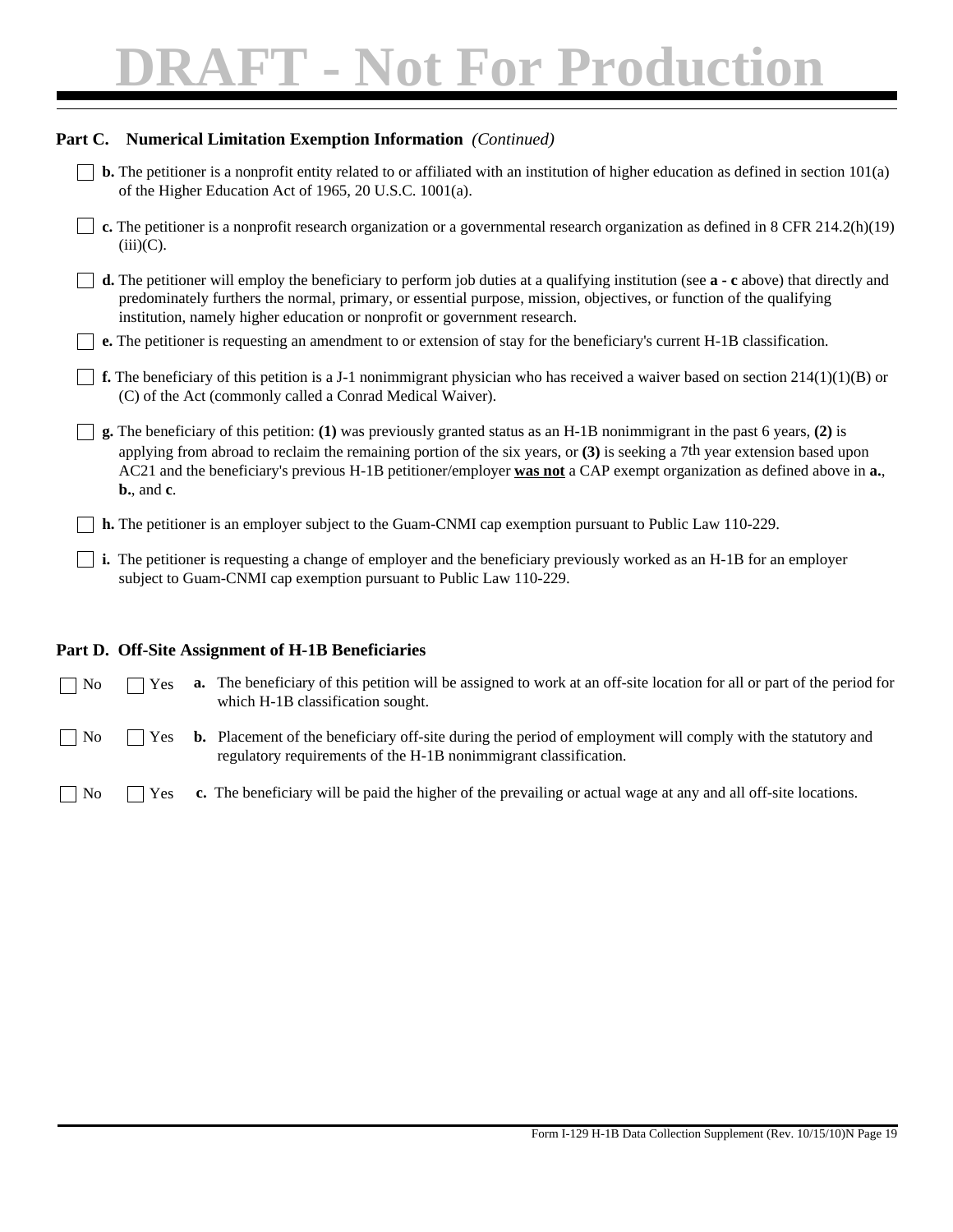| <b>EXECUTE:</b> Sarvices Descriptions Contains 100 and Supplement to Form I-129<br><b>Department of Homeland Security</b><br>U.S. Citizenship and Immigration Services |                                      |                |     |
|------------------------------------------------------------------------------------------------------------------------------------------------------------------------|--------------------------------------|----------------|-----|
| 1. Name of the petitioner:                                                                                                                                             | 2. Name of the beneficiary:          |                |     |
| <b>3.</b> This petition is <i>(Check one)</i> :<br><b>a.</b> An individual petition<br><b>b.</b> A blanket petition                                                    |                                      |                |     |
| <b>4a.</b> Does the petitioner employ 50 or more individuals in the U.S.?                                                                                              |                                      | N <sub>o</sub> | Yes |
| <b>b.</b> If yes, are more than 50% of those employees in H-1B or L nonimmigrant status?                                                                               |                                      | N <sub>o</sub> | Yes |
| <b>Complete This Section If Filing For An Individual Petition</b><br>Section 1.                                                                                        |                                      |                |     |
| <b>1.</b> Classification sought <i>(Check one)</i> :<br><b>a.</b> L-1A manager or executive                                                                            | <b>b.</b> L-1B specialized knowledge |                |     |

**2.** List the beneficiary's and any dependent family member's prior periods of stay in an H or L classification in the United States for the last 7 years. Be sure to list only those periods in which the beneficiary and/or family members were physically present in the U.S. in an H or L classification. **NOTE:** Submit photocopies of Forms I-94, I-797 and/or other USCIS issued documents noting these periods of stay in the H or L classification. If more space is needed, attach an additional sheet(s).

| <b>Subject's Name</b> | <b>Period of Stay</b> (mm/dd/yyyy) |    |  |
|-----------------------|------------------------------------|----|--|
|                       | From                               | To |  |
|                       |                                    |    |  |
|                       |                                    |    |  |
|                       |                                    |    |  |
|                       |                                    |    |  |

### **3.** Name of employer abroad

**4.** Address of employer abroad *(Street number and name)*

| <b>Street Number and Name</b> | City/Town |                 |
|-------------------------------|-----------|-----------------|
|                               |           |                 |
| State/Province                | Country   | Zip/Postal Code |
|                               |           |                 |

**5.** Dates of beneficiary's employment with this employer. Explain any interruptions in employment.

| From | Dates of Employment $(mm/dd/yyyy)$<br>To | <b>Explanation of Interruptions</b> |
|------|------------------------------------------|-------------------------------------|
|      |                                          |                                     |
|      |                                          |                                     |
|      |                                          |                                     |
|      |                                          |                                     |
|      |                                          |                                     |
|      |                                          |                                     |

OMB No.1615-0009; Expires 10/31/2013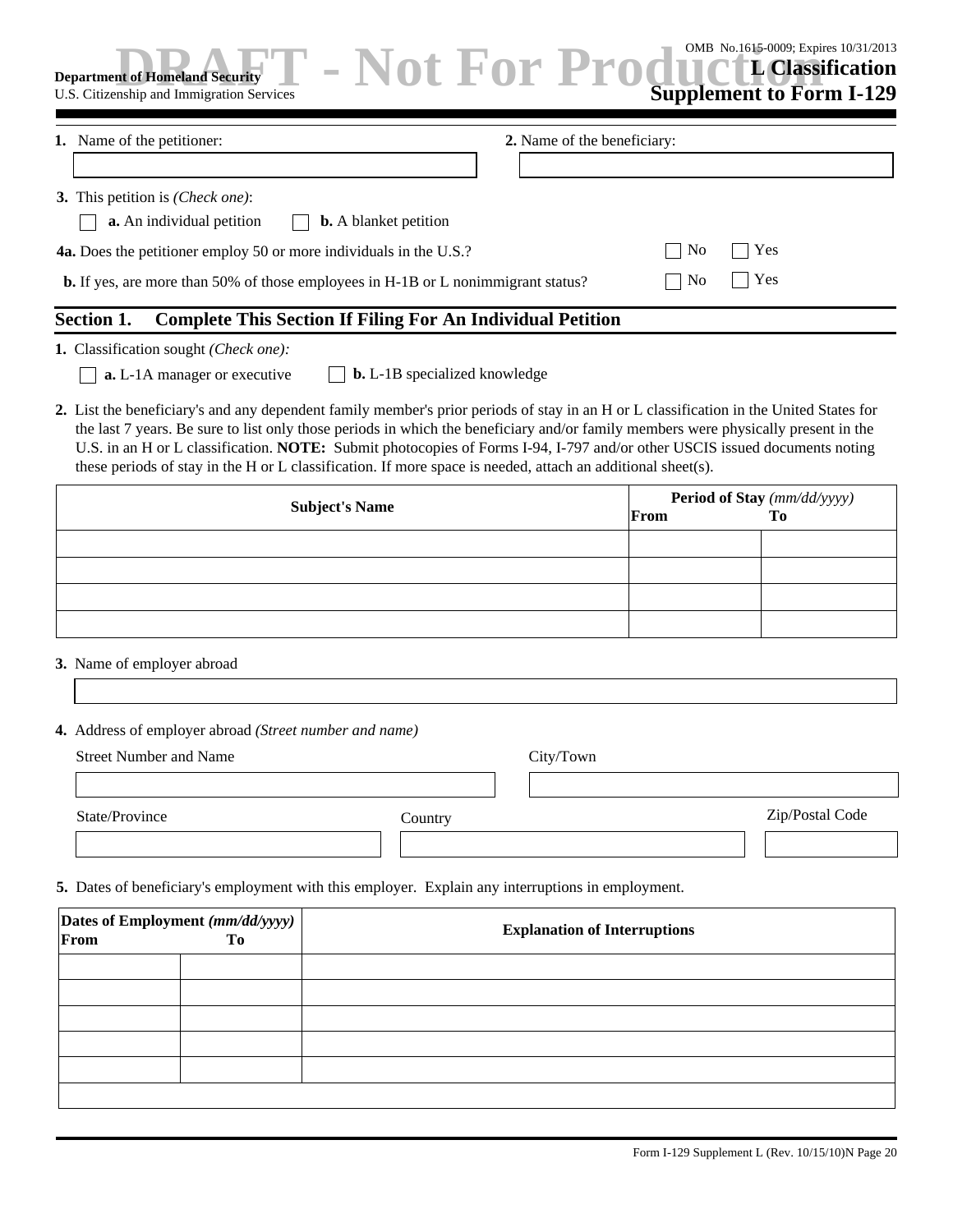# **DRAFT - Note This Section If Filing For An Individual Petition** *(Continued)*

**6.** Description of the beneficiary's duties abroad for the 3 years preceding the filing of the petition. (If the beneficiary is currently employed by the petitioner, describe the beneficiary's duties abroad for the 3 years preceding the beneficiary's admission to the U.S.)

**7.** Description of the beneficiary's proposed duties in the United States.

**8.** Summary of the beneficiary's education and work experience.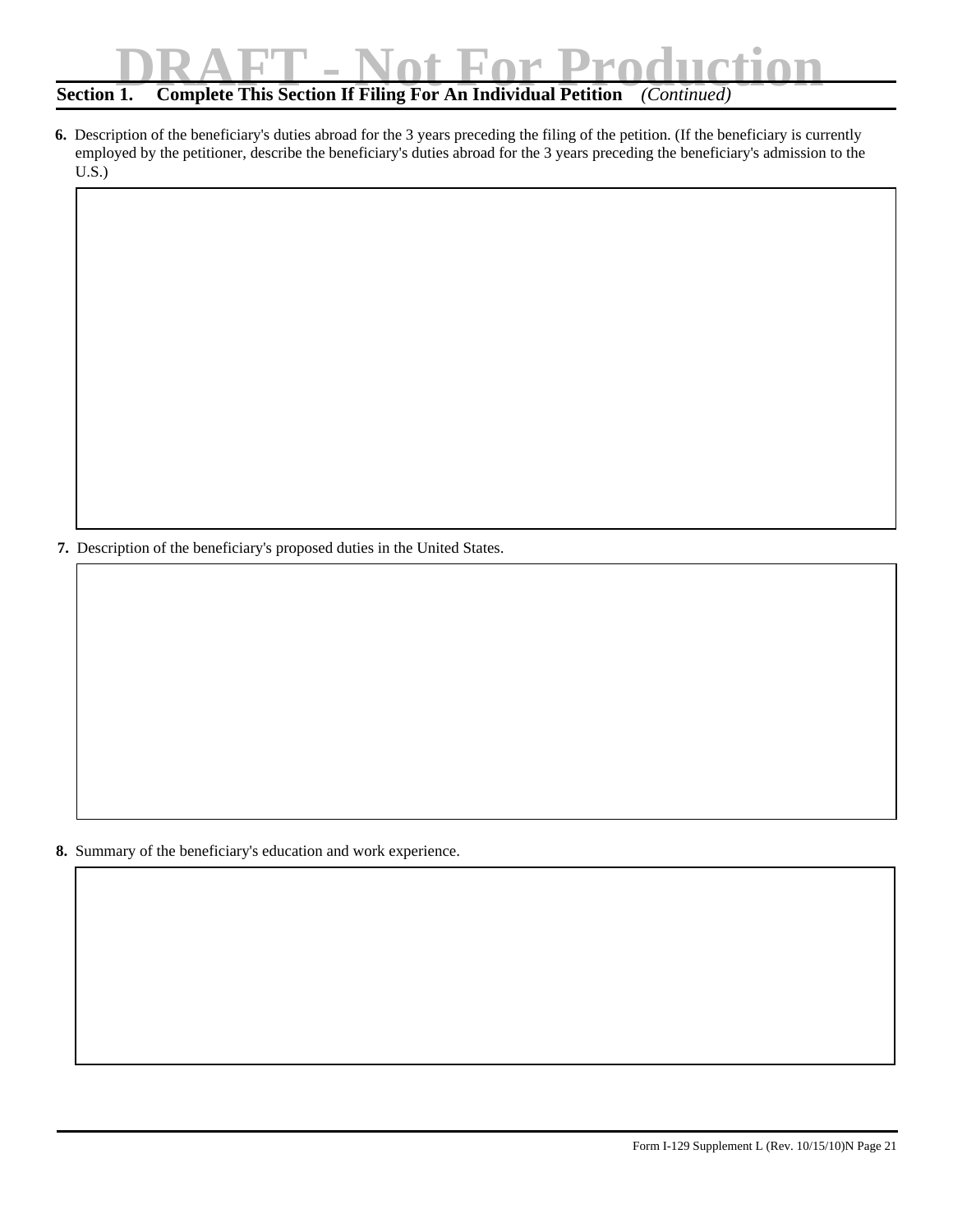# **DRAFT - Note This Section If Filing For An Individual Petition** *(Continued)*

|  |  | 9. The U.S. company is to the company abroad: (Check one) |  |  |  |  |
|--|--|-----------------------------------------------------------|--|--|--|--|
|--|--|-----------------------------------------------------------|--|--|--|--|

| a. Parent |  |
|-----------|--|
|-----------|--|

**b.** Branch **c.** Subsidiary **d.** Affiliate **e.** Joint Venture

**10.** Describe the stock ownership and managerial control of each company that has a qualifying relationship. Provide the Federal Employer Identification Number for each U.S. company that has a qualifying relationship.

| Company stock ownership and managerial control of each company that has a<br>qualifying relationship | <b>Federal Employer Identification</b><br>Number for each U.S. company<br>that has a qualifying relationship |
|------------------------------------------------------------------------------------------------------|--------------------------------------------------------------------------------------------------------------|
|                                                                                                      |                                                                                                              |
|                                                                                                      |                                                                                                              |
|                                                                                                      |                                                                                                              |
|                                                                                                      |                                                                                                              |
|                                                                                                      |                                                                                                              |

**11.** Do the companies currently have the same qualifying relationship as they did during the one-year period of the alien's employment with the company abroad?

No *(Attach explanation)*

Yes

**12.** Is the beneficiary coming to the United States to open a new office?

No *(Attach explanation)*

Yes *(Attach explanation)*

**13.** If you are seeking L-1B specialized knowledge status for an individual, answer the following question:

**a.** Will the beneficiary be stationed primarily offsite (at the worksite of an employer other than the petitioner or its affiliate, subsidiary, or parent)?

 $\Box$  No  $\Box$  Yes

If you answered "Yes" to the preceding question, describe how and by whom the beneficiary's work will be controlled and supervised. Include a description of the amount of time each supervisor is expected to control and supervise the work. Use an attachment if needed.

If you answered "Yes" to the preceding question, also describe the reasons why placement at another worksite outside the petitioner, subsidiary or parent is needed. Include a description of how the beneficiary's duties at another worksite relate to the need for the specialized knowledge he or she possesses. Use an attachment if needed.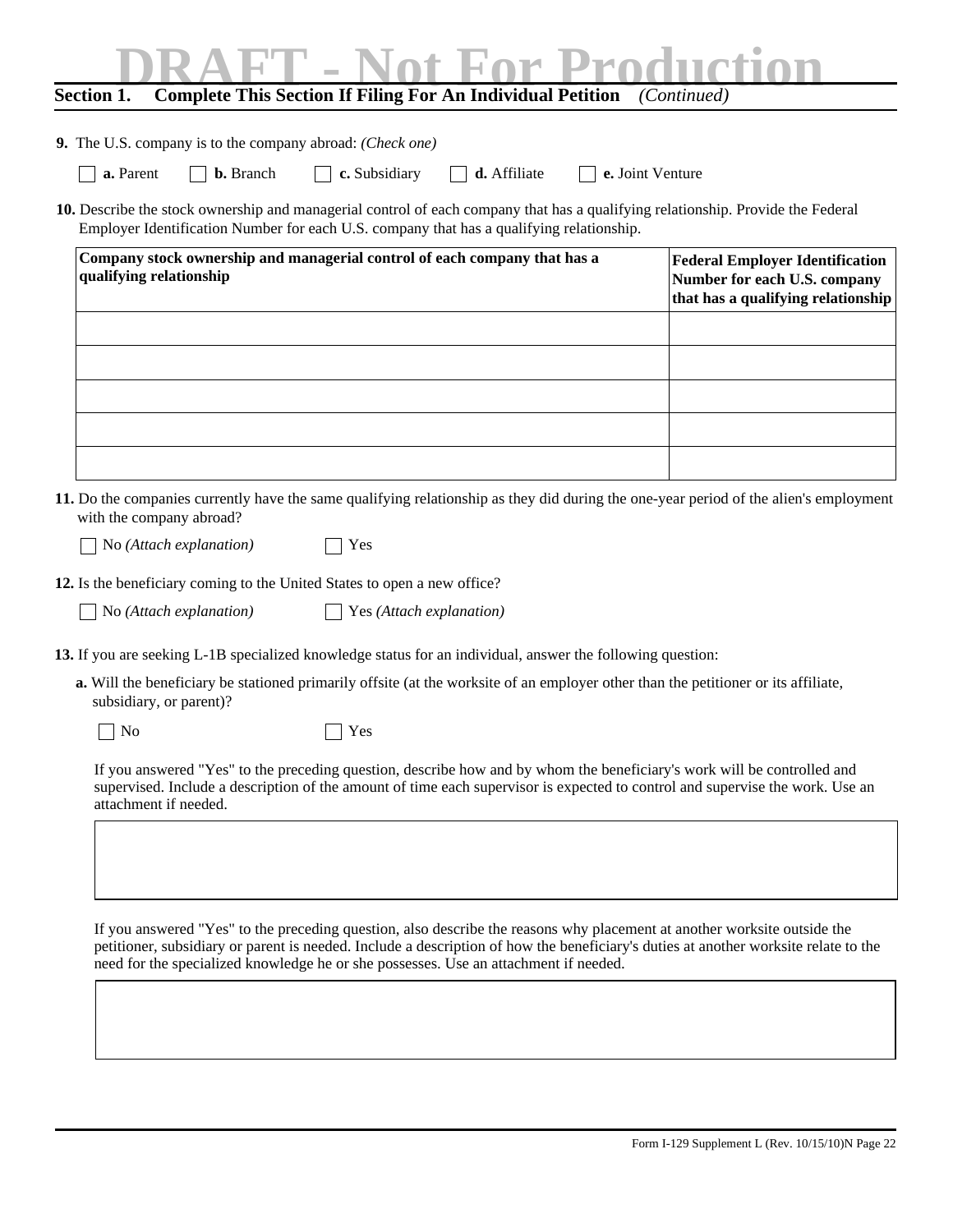### **Section 2. Complete This Section If Filing A Blanket Petition**

List all U.S. and foreign parent, branches, subsidiaries and affiliates included in this petition. *(Attach a separate sheet(s) of paper if additional space is needed.)*

| <b>Name and Address</b> | Relationship |
|-------------------------|--------------|
|                         |              |
|                         |              |
|                         |              |
|                         |              |
|                         |              |
|                         |              |
|                         |              |
|                         |              |
|                         |              |

### **Section 3. Additional Fees**

**NOTE:** On or after **March 8, 2005**, a U.S. employer seeking initial approval of L nonimmigrant status for a beneficiary, or seeking approval to employ an L nonimmigrant currently working for another U.S. employer, must submit an additional **\$500** fee. This additional **\$500** Fraud Prevention and Detection fee was mandated by the provisions of the H-1B Visa Reform Act of 2004.

For petitions postmarked on or after August 14, 2010, through September 30, 2014, an additional fee of \$2,250 must be submitted if you responded "yes" to both questions **4a** and **4b** at the top of this supplement. This \$2,250 fee was mandated by the provisions of Public Law 111-230 and must be submitted by separate check or money order.

**These fees, when applicable, may not be waived.** You must include payment of the applicable fee(s) with your submission of this form. Failure to submit the fee(s), when required, will result in rejection or denial of your submission. *Each of these fee(s), if applicable, must be paid by separate check(s) or money order(s).*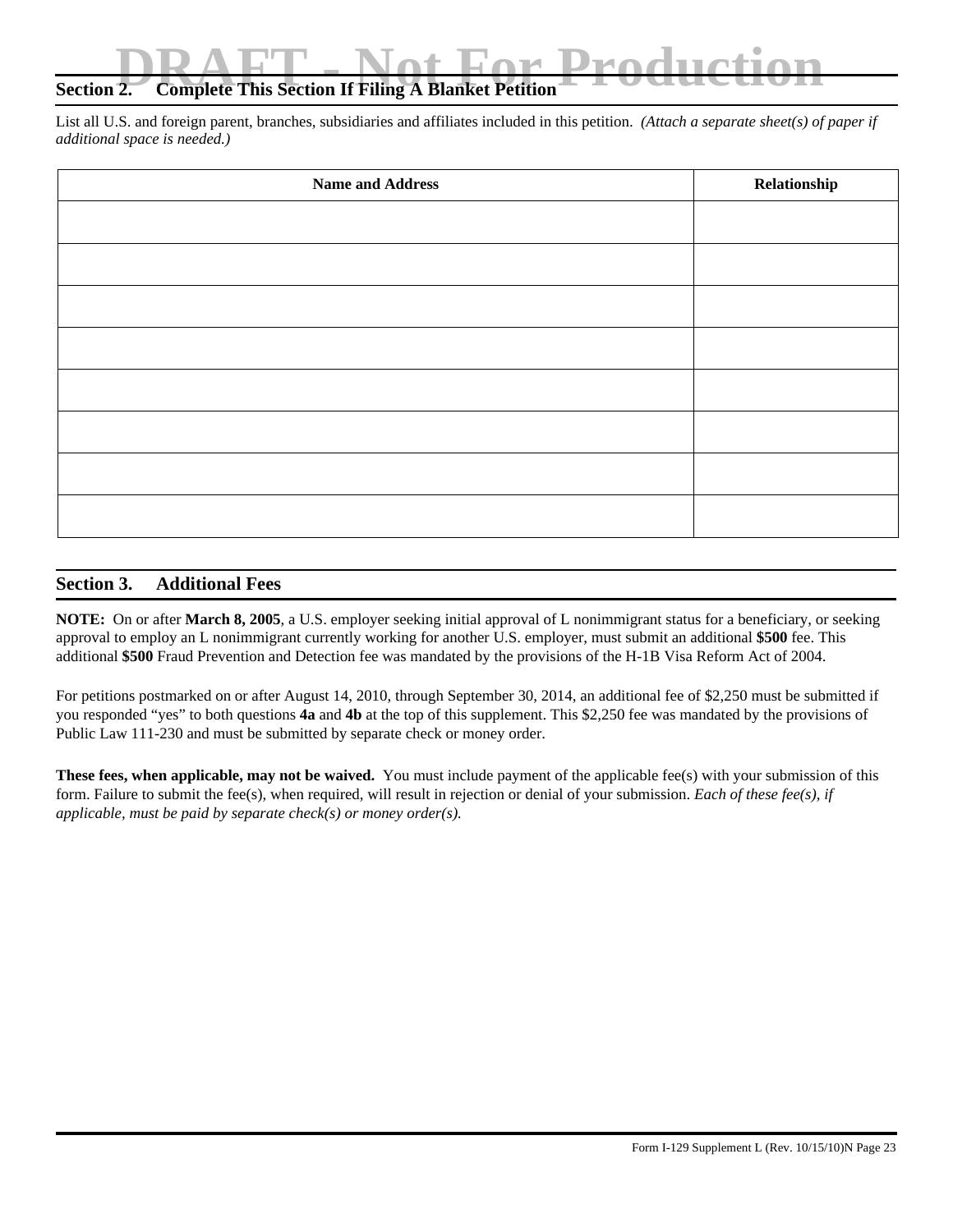Not For Prodoand P Classifications **Supplement to Form I-129** OMB No.1615-0009; Expires 10/31/2013

### **Section 1. Complete This Section if Filing for O or P Classification**

|  |  |  |  | 1. Name of the petitioner: |
|--|--|--|--|----------------------------|
|--|--|--|--|----------------------------|

L

**2.** Name of the beneficiary or total number of workers you are filing for:

**3. Classification sought** *(Check one)*:

| a. O-1A Alien of extraordinary ability in sciences, education, business or athletics (not including the arts, motion picture or |  |
|---------------------------------------------------------------------------------------------------------------------------------|--|
| television industry.)                                                                                                           |  |

- **b.** O-1B Alien of extraordinary ability in the arts or extraordinary achievement in the motion picture or television industry.
- **c.** O-2 Accompanying alien who is coming to the U.S. to assist in the performance of the O-1.
- **d.** P-1 Major League Sports
- **e.** P-1 Athletic/Entertainment Group (includes minor league sports)
- **f.** P-1S Essential Support Personnel for P-1
- **g.** P-2 Artist or entertainer for reciprocal exchange program
- **h.** P-2S Essential Support Personnel for P-2
- **i.** P-3 Artist/Entertainer coming to the United States to perform, teach or coach under a program that is culturally unique
- **j.** P-3S Essential Support Personnel for P-3
- **4.** Explain the nature of the event
- **5.** Describe the duties to be performed

**6.** If filing for an O-2 or P support classification, list dates of the beneficiary's prior work experience under the principal O-1 or P alien

| 7. Does an appropriate labor organization exist for the petition?                                  | $\Box$ No - explain on <b>Page 7, Part 9</b> | $\bigcap$ Yes            |             |
|----------------------------------------------------------------------------------------------------|----------------------------------------------|--------------------------|-------------|
| 8. Is the required consultation or written advisory opinion being<br>submitted with this petition? | No - Copy of request attached                | $\bigcap$ Yes - Attached | $\big $ N/A |

### **If not, give the following information about the organization(s) to which you have sent a duplicate of this petition.**

#### **O-1 Extraordinary Ability**

| Name of Recognized Peer Group | Daytime Telephone # (Area/Country Code) |
|-------------------------------|-----------------------------------------|
|                               |                                         |
| <b>Complete Address</b>       | Date Sent $(mm/dd/vyyy)$                |
|                               |                                         |

Form I-129 Supplement O/P (Rev. 10/13/10)N Page 24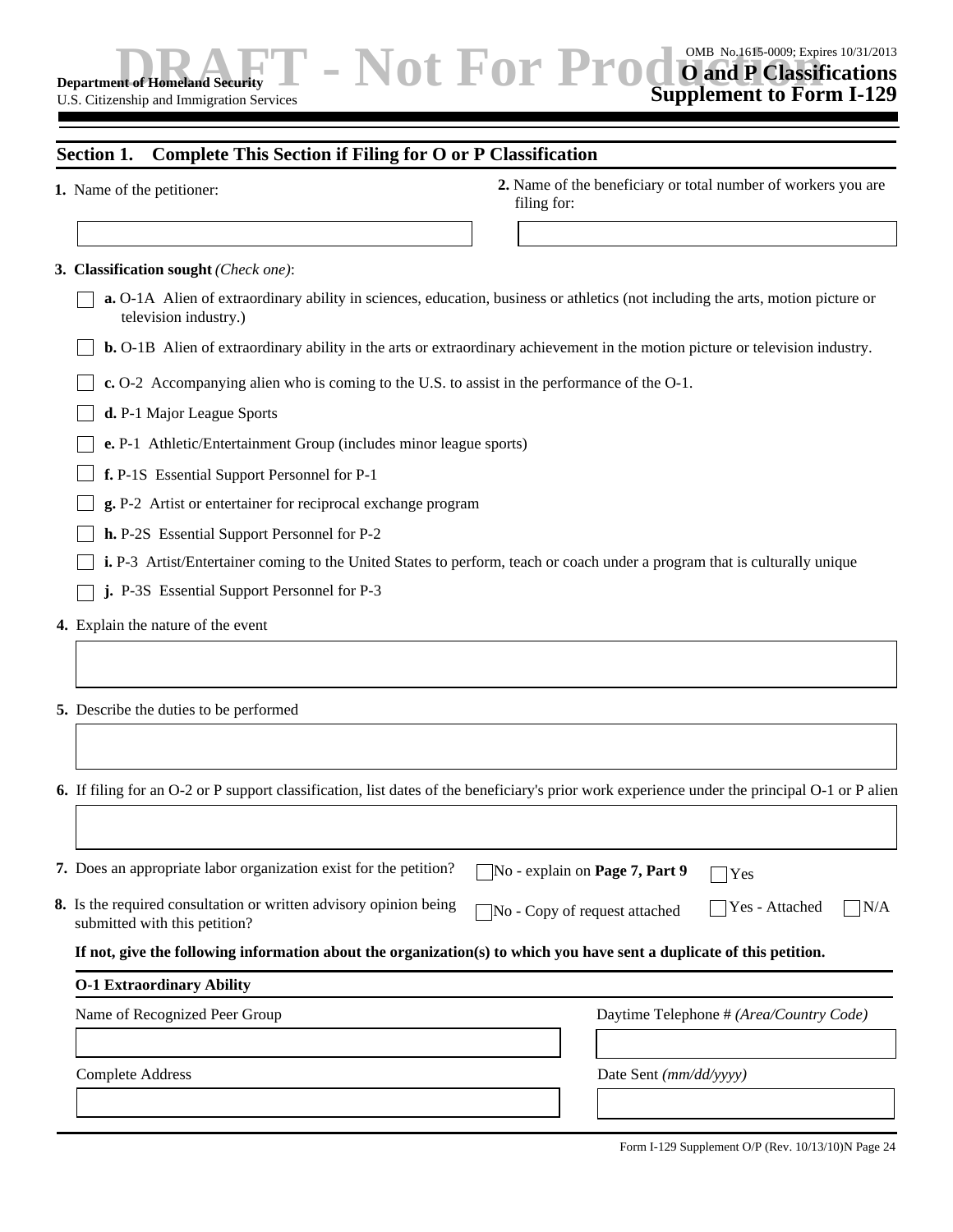# **DRAFT - NOT PRODUCTION**

### **O-1 Extraordinary achievement in motion pictures or television:**

| Name of Labor Organization                       | Daytime Telephone # (Area/Country Code) |
|--------------------------------------------------|-----------------------------------------|
| <b>Complete Address</b>                          | Date Sent (mm/dd/yyyy)                  |
| Name of Management Organization                  | Daytime Telephone # (Area/Country Code) |
| <b>Complete Address</b>                          | Date sent (mm/dd/yyyy)                  |
| <b>O-2 or P alien:</b>                           |                                         |
| Name of Labor Organization                       | Daytime Telephone # (Area/Country Code) |
| Complete Address                                 | Date Sent (mm/dd/yyyy)                  |
| Section 2.<br><b>Statement by the Petitioner</b> |                                         |

### I certify that I, the petitioner, and the employer whose offer of employment formed the basis of status (if different from the petitioner) will be jointly and severally liable for the reasonable costs of return transportation of the beneficiary abroad if the beneficiary is

dismissed from employment by the employer before the end of the period of authorized stay.

Petitioner's Signature

| Date (mm/dd/yyyy) |  |
|-------------------|--|
|                   |  |

Print or Type Name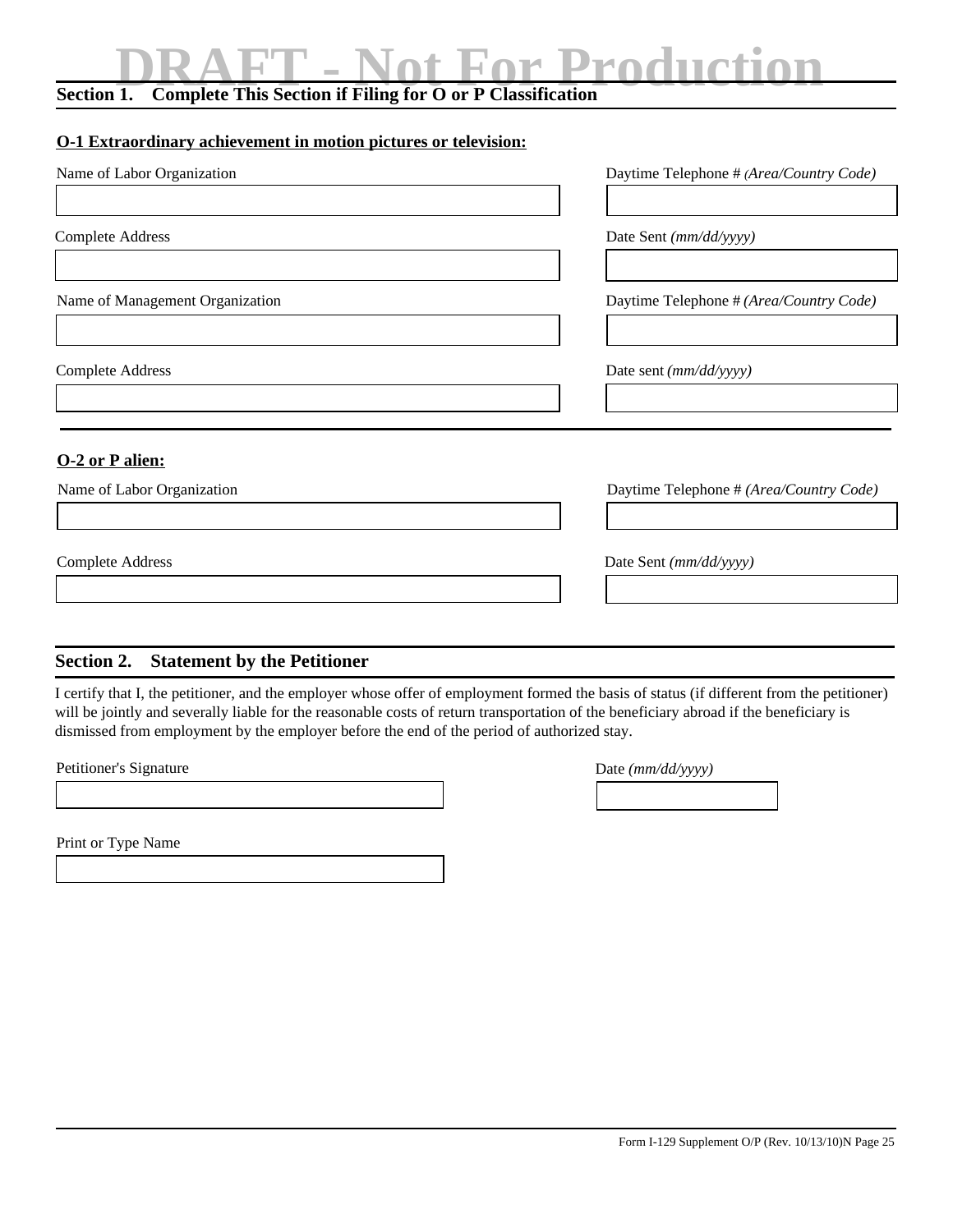### **Department of Homeland Security**

U.S. Citizenship and Immigration Services

**1.** Name of the petitioner: **2.** Name of the beneficiary:

### **Complete if you are filing for a Q-1 international cultural exchange alien**

I hereby certify that the participant(s) in the international cultural exchange program:

- **A.** Is at least 18 years of age,
- **B.** Is qualified to perform the service or labor or receive the type of training stated in the petition,
- **C.** Has the ability to communicate effectively about the cultural attributes of his or her country of nationality to the American public, and
- **D.** Has resided and been physically present outside the United States for the immediate prior year, if he or she was previously admitted as a Q-1.

I also certify that I will offer the alien(s) the same wages and working conditions comparable to those accorded local domestic workers similarly employed.

### **Petitioner's Signature Date** *(mm/dd/yyyy)*

 $\Box$ 

| Print or Type Name |  |  |
|--------------------|--|--|
|                    |  |  |

**a.** O-1A Alien of extraordinary ability in sciences, education, business or athletics (not including the arts, motion picture or television industry.)

**b.** O-1B Alien of extraordinary ability in the arts or extraordinary achievement in the motion picture or television industry.

**c.** O-2 Accompanying alien who is coming to the U.S. to assist in the performance of the O-1.

- **d.** P-1 Major League Sports
- **e.** P-1 Athletic/Entertainment Group (includes minor league sports)
- **f.** P-1S Essential Support Personnel for P-1
- **g.** P-2 Artist or entertainer for reciprocal exchange program
- **h.** P-2S Essential Support Personnel for P-2
- **i.** P-3 Artist/Entertainer coming to the United States to perform, teach or coach under a program that is culturally unique
- **j.** P-3S Essential Support Personnel for P-3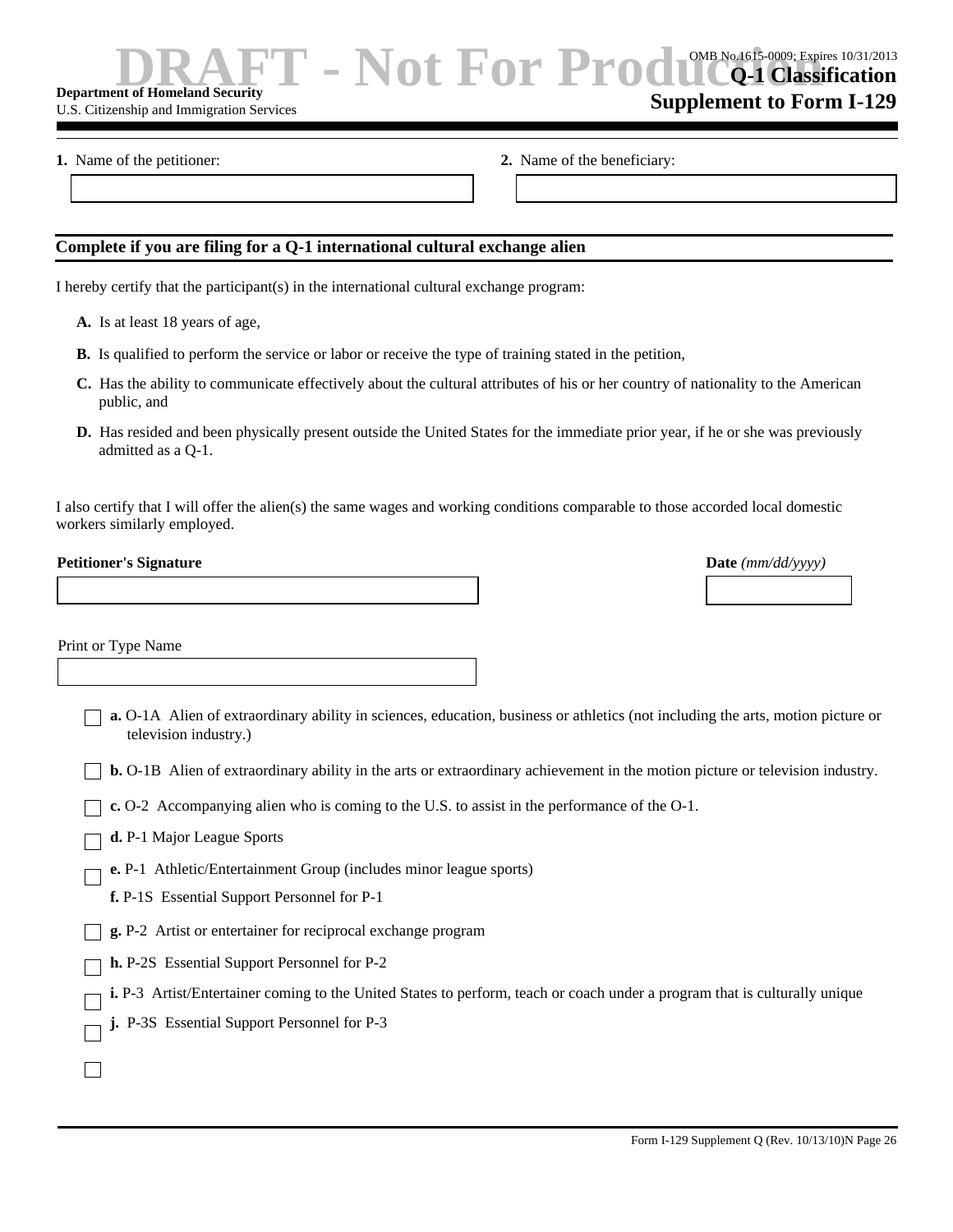#### **Department of Homeland Security**  U.S. Citizenship and Immigration Services

**1.** Name of the petitioner: **2.** Name of the beneficiary:

### **Section 1. Complete This Section If You Are Filing For An R-1 Religious Worker**

### **Employer Attestation**

**1.** Provide the following information about the petitioner.

| <b>a.</b> Number of members of the petitioner                                                                                                                                                        |    |     |
|------------------------------------------------------------------------------------------------------------------------------------------------------------------------------------------------------|----|-----|
| <b>b.</b> Number of employees working at the same location where the beneficiary will be employed                                                                                                    |    |     |
| c. Number of aliens holding special immigrant or nonimmigrant religious worker status currently<br>employed or employed within the past 5 years                                                      |    |     |
| <b>d.</b> Number of special immigrant religious worker petition(s) $(I-360)$ and nonimmigrant religious<br>worker petition(s) $(I-129)$ filed by the petitioner within the past 5 years              |    |     |
| 2. Has the beneficiary or any of the beneficiary's dependent family members previously been admitted to<br>the United States for a period of stay in the R visa classification for the last 5 years? | No | Yes |

If yes, complete the blanks below. List the beneficiary and any dependent family member's prior periods of stay in the R visa classification in the United States for the last 5 years. Be sure to list only those periods in which the beneficiary and/or family members were actually in the United States in an R classification.

**NOTE:** Submit photocopies of Forms I-94 (Arrival-Departure Record), I-797 (Notice of Action), and/or other USCIS documents identifying these periods of stay in the R visa classification(s). If more space is needed, provide the information on additional sheets of paper.

| Alien or Dependent Family Member's Name | Period of Stay (mm/dd/yyyy)<br>m: To: |  |  |
|-----------------------------------------|---------------------------------------|--|--|
|                                         | From:                                 |  |  |
|                                         |                                       |  |  |
|                                         |                                       |  |  |
|                                         |                                       |  |  |
|                                         |                                       |  |  |
|                                         |                                       |  |  |
|                                         |                                       |  |  |
|                                         |                                       |  |  |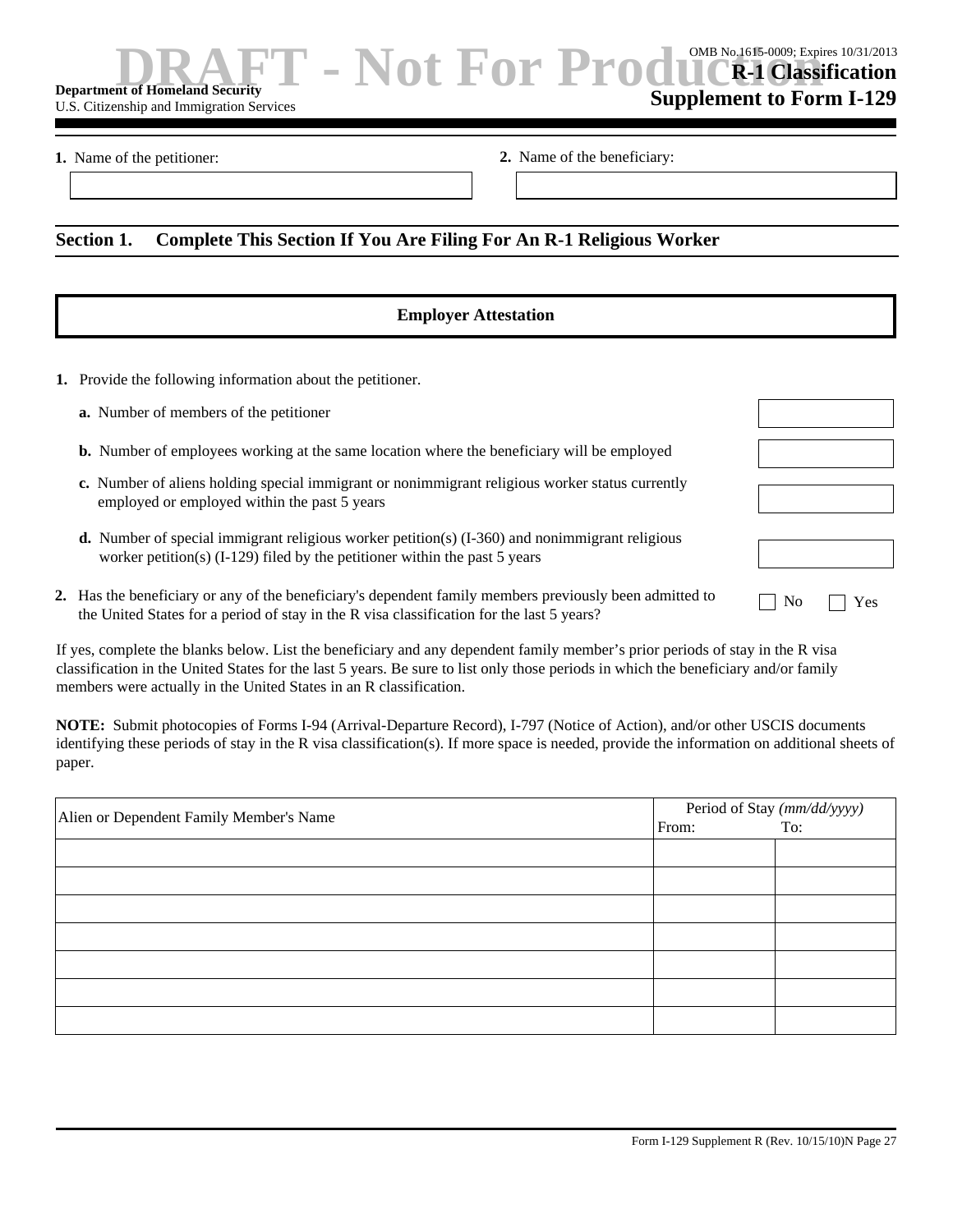**3.** Provide a summary of the type of responsibilities of those employees who work at the same location where the beneficiary will be employed. If additional space is needed, provide the information on additional paper.

| Position | Summary of the Type of Responsibilities for That Position |
|----------|-----------------------------------------------------------|
|          |                                                           |
|          |                                                           |
|          |                                                           |
|          |                                                           |
|          |                                                           |
|          |                                                           |
|          |                                                           |
|          |                                                           |
|          |                                                           |
|          |                                                           |
|          |                                                           |
|          |                                                           |

**4.** Describe the relationship, if any, between the religious organization in the United States and the organization abroad of which the beneficiary is a member.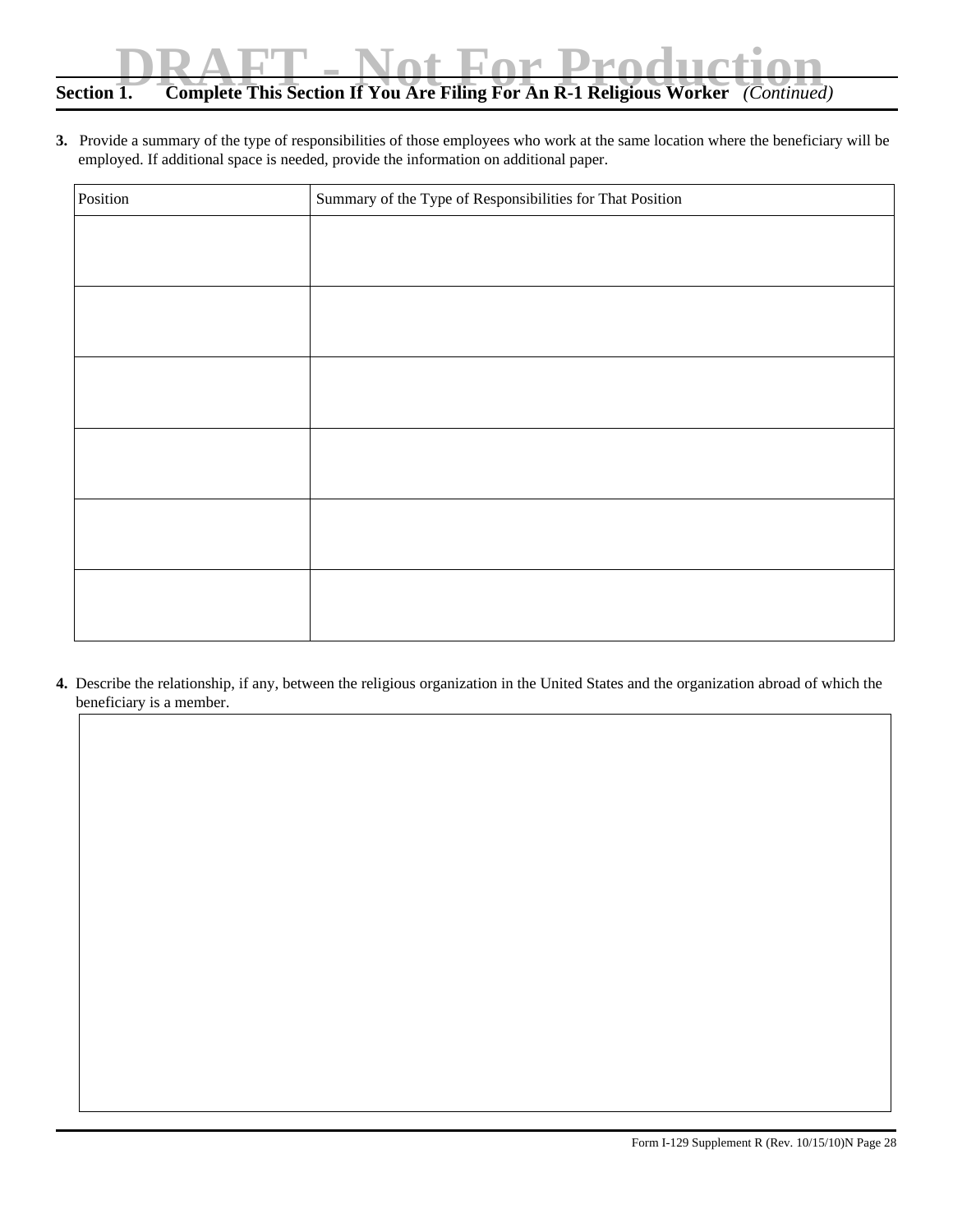# **DRAFT - Notify Article This Section If You Are Filing For An R-1 Religious Worker** *(Continued)*

**5.** Provide the following information about the prospective employment:

**a.** Title of position offered.

**b.** Detailed description of the beneficiary's proposed daily duties.

**c.** Description of the beneficiary's qualifications for the position offered.

**d.** Description of the proposed salaried compensation or non-salaried compensation. If the beneficiary will be self-supporting, the petitioner must submit documentation establishing that the position the beneficiary will hold is part of an established program for temporary, uncompensated missionary work, which is part of a broader international program of missionary work sponsored by the denomination.

**e.** List of the specific address(es) or location(s) where the beneficiary will be working.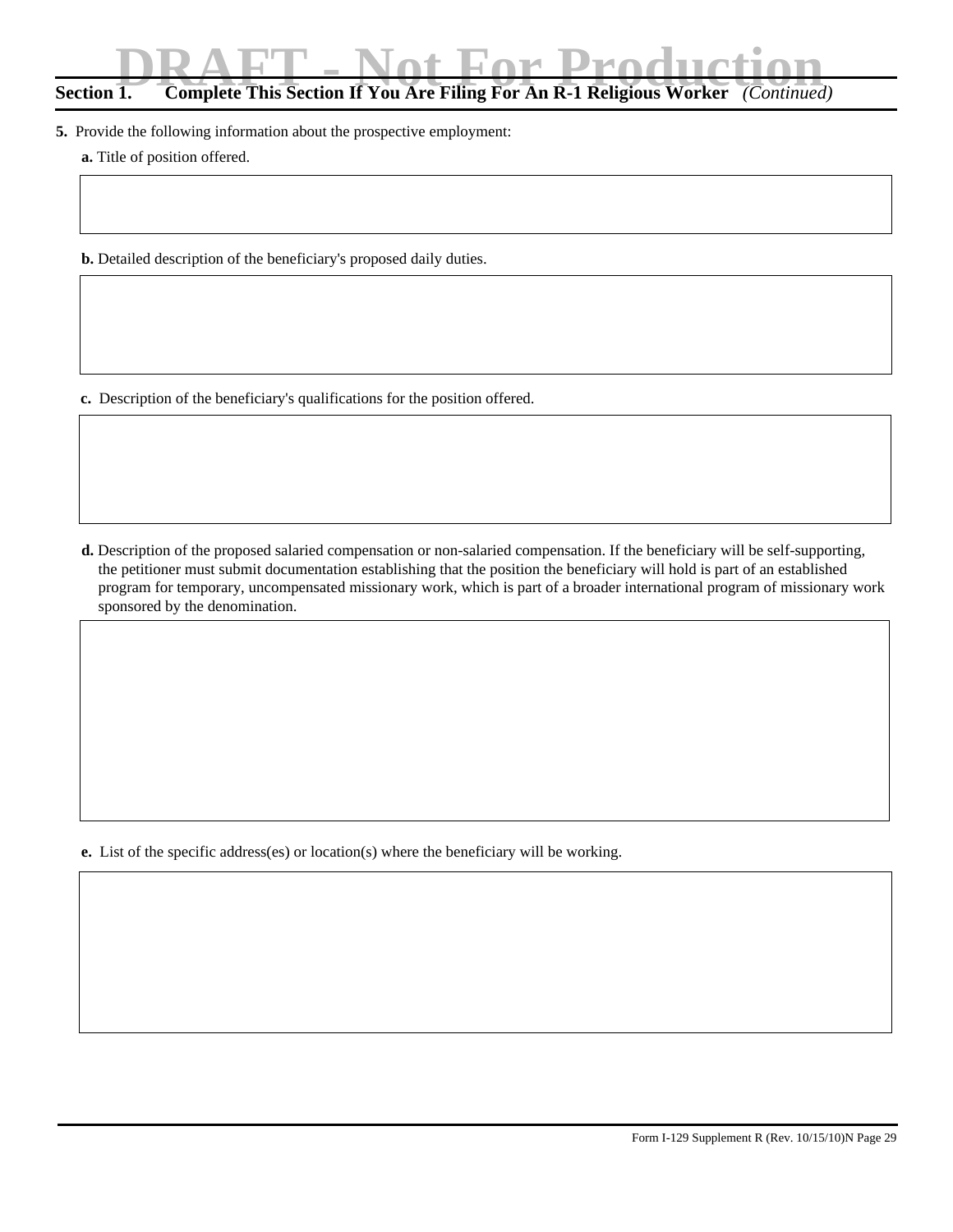# **DRAFT - Notify Article This Section If You Are Filing For An R-1 Religious Worker** *(Continued)*

Does the petitioner attest to all of the requirements described in statements 6 through 12 below?

**6.** The petitioner is a bona fide non-profit religious organization or a bona fide organization that is affiliated with the religious denomination and is tax-exempt as described in section  $501(c)(3)$  of the Internal Revenue Code of 1986, subsequent amendment, or equivalent sections of prior enactments of the Internal Revenue Code. If the petitioner is affiliated with the religious denomination, complete the Religious Denomination Certification included in this supplement.

| $\Box$ No $\Box$ Yes<br>If "No," provide explanation, if more space is needed attach a separate sheet. |  |
|--------------------------------------------------------------------------------------------------------|--|
|--------------------------------------------------------------------------------------------------------|--|

**7.** The petitioner is willing and able to provide salaried or non-salaried compensation to the beneficiary. If the beneficiary will be self-supporting, the petitioner must submit documentation establishing that the position the beneficiary will hold is part of an established program for temporary, uncompensated missionary work, which is part of a broader international program of missionary work sponsored by the denomination.

| ↘ | - - |
|---|-----|
|   |     |

Г

If "No," provide explanation, if more space is needed attach a separate sheet.

**8.** If the beneficiary worked in the United States in an R-1 status during the 2 years immediately before the petition was filed, the beneficiary received verifiable salaried or non-salaried compensation, or provided uncompensated self-support.

**9.** If the position is not a religious vocation, the beneficiary will not engage in secular employment, and the petitioner will provide If "No," provide explanation, if more space is needed attach a separate sheet. No P Yes

salaried or non-salaried compensation. If the position is a traditionally uncompensated and not a religious vocation, the beneficiary will not engage in secular employment, and the beneficiary will provide self-support.

|  | $\neg$ No $\neg$ Yes |  | If "No," provide explanation, if more space is needed attach a separate sheet. |  |  |  |  |  |  |  |
|--|----------------------|--|--------------------------------------------------------------------------------|--|--|--|--|--|--|--|
|--|----------------------|--|--------------------------------------------------------------------------------|--|--|--|--|--|--|--|

**10.** The offered position requires at least 20 hours of work per week. If the offered position at the petitioning organization requires fewer than 20 hours per week, the compensated service for another religious organization and the compensated service at the petitioning organization will total 20 hours per week. If the beneficiary will be self-supporting, the petitioner must submit documentation establishing that the position the beneficiary will hold is part of an established program for temporary, uncompensated missionary work, which is part of a broader international program of missionary work sponsored by the denomination.

|  |  | □ No □ Yes If "No," provide explanation, if more space is needed attach a separate sheet. |  |
|--|--|-------------------------------------------------------------------------------------------|--|
|--|--|-------------------------------------------------------------------------------------------|--|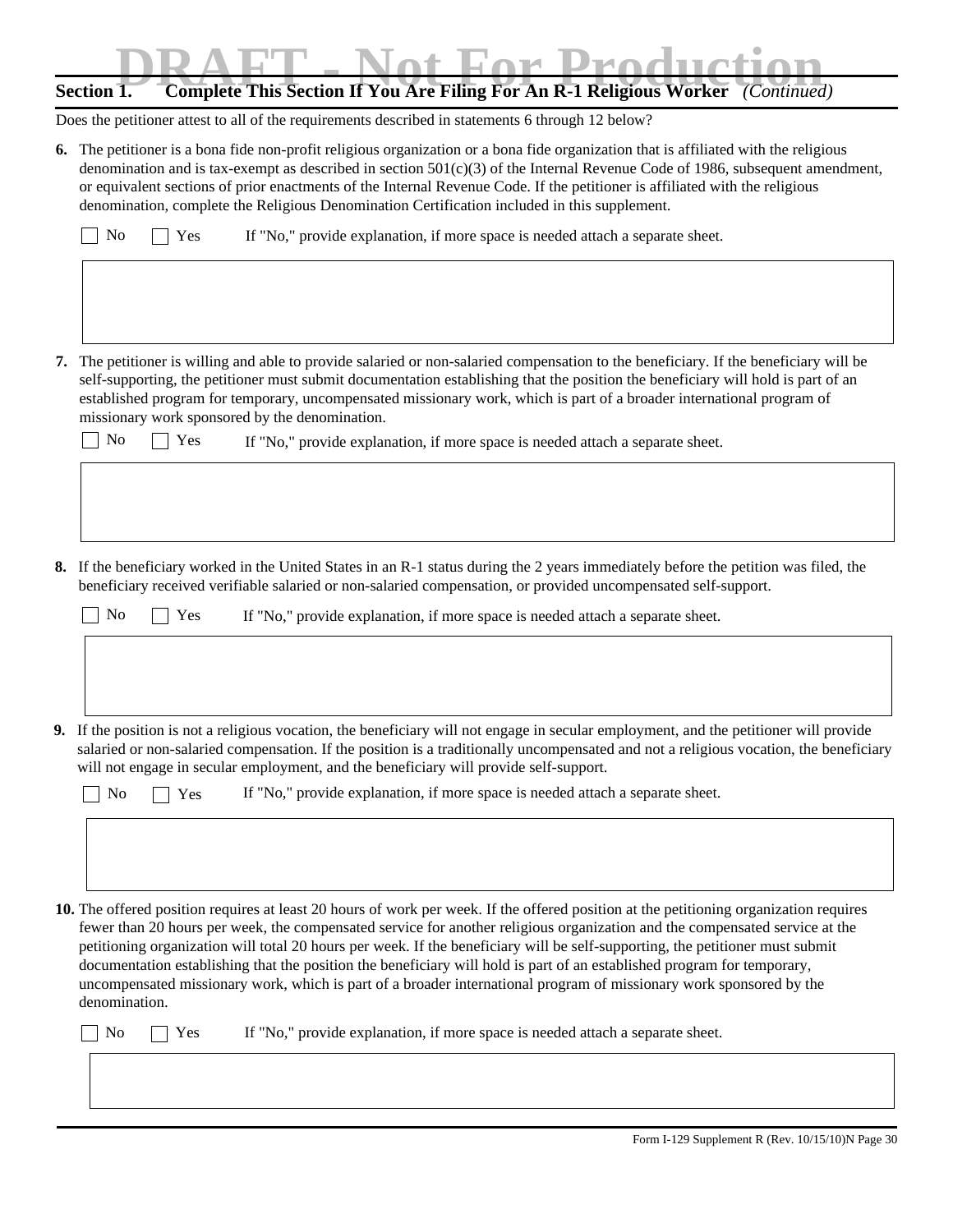# **DRAFT - Notify Article This Section If You Are Filing For An R-1 Religious Worker** *(Continued)*

| 11. The beneficiary has been a member of the petitioner's denomination for at least 2 years immediately before Form I-129 was filed |
|-------------------------------------------------------------------------------------------------------------------------------------|
| and is otherwise qualified to perform the duties of the offered position.                                                           |

| Yes<br>N <sub>0</sub> | If "No," provide explanation, if more space is needed attach a separate sheet.                                                                                                                                                                      |
|-----------------------|-----------------------------------------------------------------------------------------------------------------------------------------------------------------------------------------------------------------------------------------------------|
|                       |                                                                                                                                                                                                                                                     |
|                       |                                                                                                                                                                                                                                                     |
|                       |                                                                                                                                                                                                                                                     |
|                       |                                                                                                                                                                                                                                                     |
|                       | 12. The petitioner will notify USCIS within 14 days if an R-1 alien is working less than the required number of hours or has been<br>released from or has otherwise terminated employment before the expiration of a period of authorized R-1 stay. |

**I certify under penalty of perjury under the laws of the United States of America that the contents of this attestation and the evidence submitted with it are true and correct.**

| Signature                                                                           |                     | Date (mm/dd/yyyy)       |                     |
|-------------------------------------------------------------------------------------|---------------------|-------------------------|---------------------|
|                                                                                     |                     |                         |                     |
| <b>Printed Name</b>                                                                 |                     | Title                   |                     |
|                                                                                     |                     |                         |                     |
| Employer/Organization Name                                                          |                     |                         |                     |
|                                                                                     |                     |                         |                     |
| Employer/Organization Street Address (do not use a post office or private mail box) |                     |                         | <b>Suite Number</b> |
| City                                                                                | State               |                         | Zip Code            |
|                                                                                     |                     |                         |                     |
| Daytime Phone Number (with area code)                                               | Fax Number (if any) | E-mail Address (if any) |                     |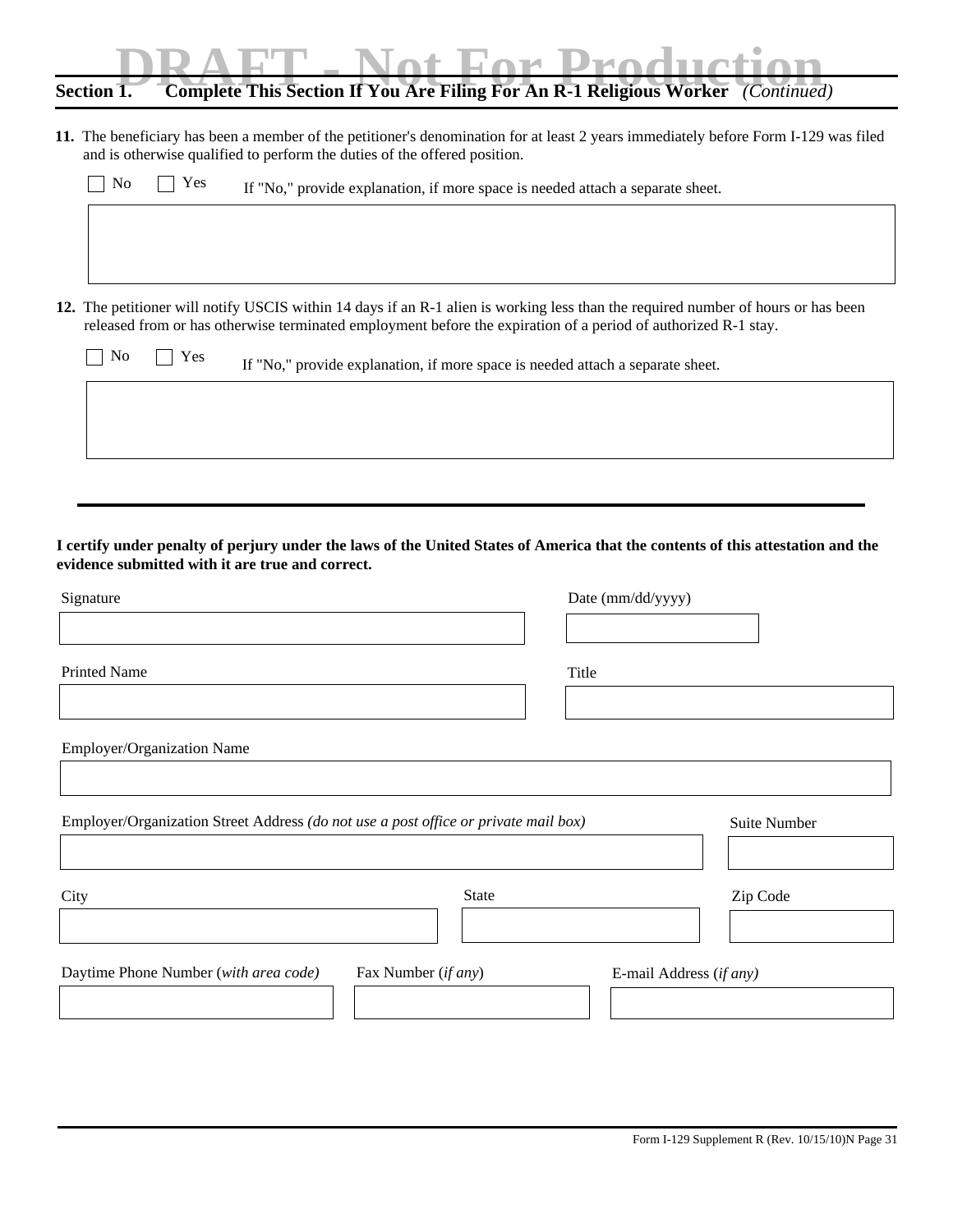# **DRAFT - Notify Accept 2. This Section Is Required For Petitioners Affiliated with the Religious Denomination**

### **Religious Denomination Certification**



### **I certify under penalty of perjury under the laws of the United States of America that:**

*Name of Employing Organization*

is affiliated with:

*Name of Religious Denomination*

and that the attesting organization within the religious denomination is tax-exempt as described in section under 501(c)(3) of the Internal Revenue Code of 1986, subsequent amendment, or equivalent sections of prior enactments of the Internal Revenue Code. The contents of this certification are true and correct to the best of my knowledge.

| <b>Signature</b>                                                                               |                                  |
|------------------------------------------------------------------------------------------------|----------------------------------|
| <b>Printed Name</b>                                                                            |                                  |
| <b>Title</b>                                                                                   |                                  |
| Date (mm/dd/yyyy)                                                                              |                                  |
| <b>Attesting Organization Name</b>                                                             |                                  |
| <b>Attesting Organization Street Address</b><br>(do not use a post office or private mail box) |                                  |
| <b>Suite Number</b>                                                                            |                                  |
| <b>City</b>                                                                                    |                                  |
| <b>State</b>                                                                                   | $\vert \blacktriangledown \vert$ |
| <b>Zip Code</b>                                                                                |                                  |
| Daytime Phone Number (with area code)                                                          |                                  |
| Fax Number (if any)                                                                            |                                  |
| E-mail Address (if any)                                                                        |                                  |
|                                                                                                |                                  |
|                                                                                                |                                  |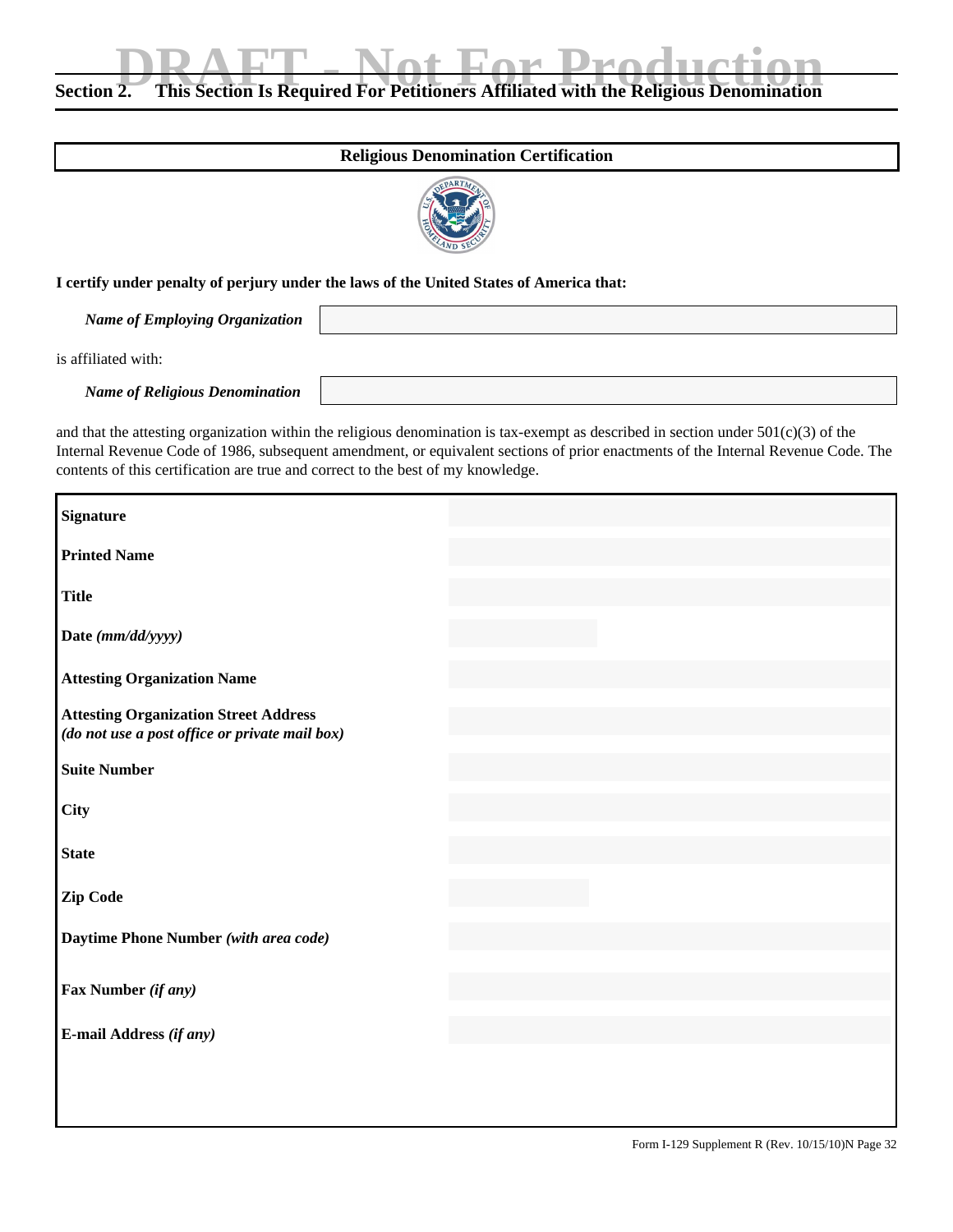## $N$ <sup>*Attachment -1* Production</sup>

|                             | Family Name (Last Name)            |                                                                         |                                                                          | Given Name (First Name)                                                               |                                                                                | <b>Full Middle Name</b> |                                  |
|-----------------------------|------------------------------------|-------------------------------------------------------------------------|--------------------------------------------------------------------------|---------------------------------------------------------------------------------------|--------------------------------------------------------------------------------|-------------------------|----------------------------------|
| Date of Birth<br>mm/dd/yyyy |                                    | Gender                                                                  |                                                                          |                                                                                       | U.S. Social Security Nimber (if any)                                           |                         | A-Number (if any)                |
|                             |                                    | Male                                                                    | Female                                                                   |                                                                                       |                                                                                |                         |                                  |
|                             |                                    |                                                                         |                                                                          | All Other Names Used (include aliases, maiden name and names from previous Marriages) |                                                                                |                         |                                  |
|                             |                                    |                                                                         |                                                                          |                                                                                       |                                                                                |                         |                                  |
|                             |                                    |                                                                         | Address in the United States Where You Intend to Live (Complete Address) |                                                                                       |                                                                                |                         |                                  |
|                             | Foreign Address (Complete Address) |                                                                         |                                                                          |                                                                                       |                                                                                |                         |                                  |
|                             | Country of Birth                   |                                                                         |                                                                          |                                                                                       | Country of Citizenship                                                         |                         |                                  |
|                             |                                    |                                                                         |                                                                          |                                                                                       |                                                                                |                         |                                  |
|                             |                                    |                                                                         | Date of Arrival (mm/dd/yyyy) I-94 # (Arrival-Departure Document)         |                                                                                       | <b>Current Nonimmigrant Status</b>                                             | or D/S                  | Date Status Expires (mm/dd/yyyy) |
| IF                          |                                    |                                                                         |                                                                          |                                                                                       |                                                                                |                         |                                  |
| IN<br><b>THE</b><br>U.S.    |                                    | Student & ExchangeVisitor Information<br>System (SEVIS) Number (if any) |                                                                          |                                                                                       | <b>Employment Authorization Document (EAD)</b><br>Number (mm/dd/yyyy) (if any) |                         |                                  |
|                             |                                    |                                                                         |                                                                          |                                                                                       |                                                                                |                         |                                  |
|                             |                                    |                                                                         |                                                                          |                                                                                       |                                                                                |                         |                                  |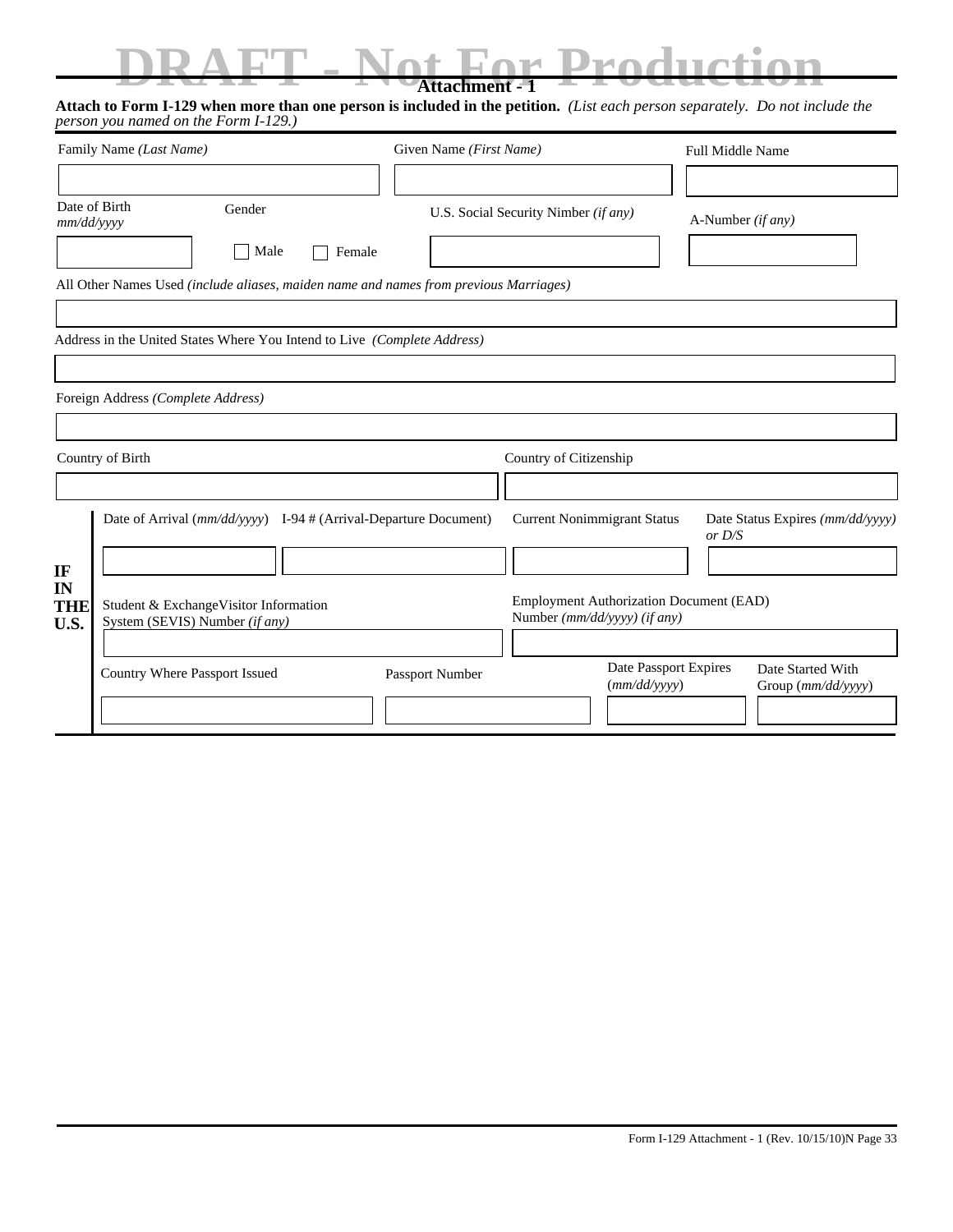| Family Name (Last Name)            |                                                                                       | Given Name (First Name) |                                                                                | <b>Full Middle Name</b>                                          |
|------------------------------------|---------------------------------------------------------------------------------------|-------------------------|--------------------------------------------------------------------------------|------------------------------------------------------------------|
|                                    |                                                                                       |                         |                                                                                |                                                                  |
| Date of Birth<br>mm/dd/yyyy        | Gender                                                                                |                         | U.S. Social Security Nimber (if any)                                           | A-Number (if any)                                                |
|                                    | Male<br>Female                                                                        |                         |                                                                                |                                                                  |
|                                    | All Other Names Used (include aliases, maiden name and names from previous Marriages) |                         |                                                                                |                                                                  |
|                                    |                                                                                       |                         |                                                                                |                                                                  |
|                                    | Address in the United States Where You Intend to Live (Complete Address)              |                         |                                                                                |                                                                  |
|                                    |                                                                                       |                         |                                                                                |                                                                  |
| Foreign Address (Complete Address) |                                                                                       |                         |                                                                                |                                                                  |
|                                    |                                                                                       |                         |                                                                                |                                                                  |
| Country of Birth                   |                                                                                       |                         |                                                                                |                                                                  |
|                                    |                                                                                       |                         | Country of Citizenship                                                         |                                                                  |
|                                    |                                                                                       |                         |                                                                                |                                                                  |
|                                    |                                                                                       |                         |                                                                                |                                                                  |
|                                    | Date of Arrival (mm/dd/yyyy) I-94 # (Arrival-Departure Document)                      |                         | <b>Current Nonimmigrant Status</b>                                             | Date Status Expires (mm/dd/yyyy)<br>or D/S                       |
|                                    |                                                                                       |                         |                                                                                |                                                                  |
|                                    | Student & ExchangeVisitor Information                                                 |                         | <b>Employment Authorization Document (EAD)</b><br>Number (mm/dd/yyyy) (if any) |                                                                  |
|                                    | System (SEVIS) Number (if any)                                                        |                         |                                                                                |                                                                  |
| IF<br>IN<br><b>THB</b><br>U.S.     | Country Where Passport Issued                                                         | Passport Number         | (mm/dd/yyyy)                                                                   | Date Passport Expires<br>Date Started With<br>Group (mm/dd/yyyy) |